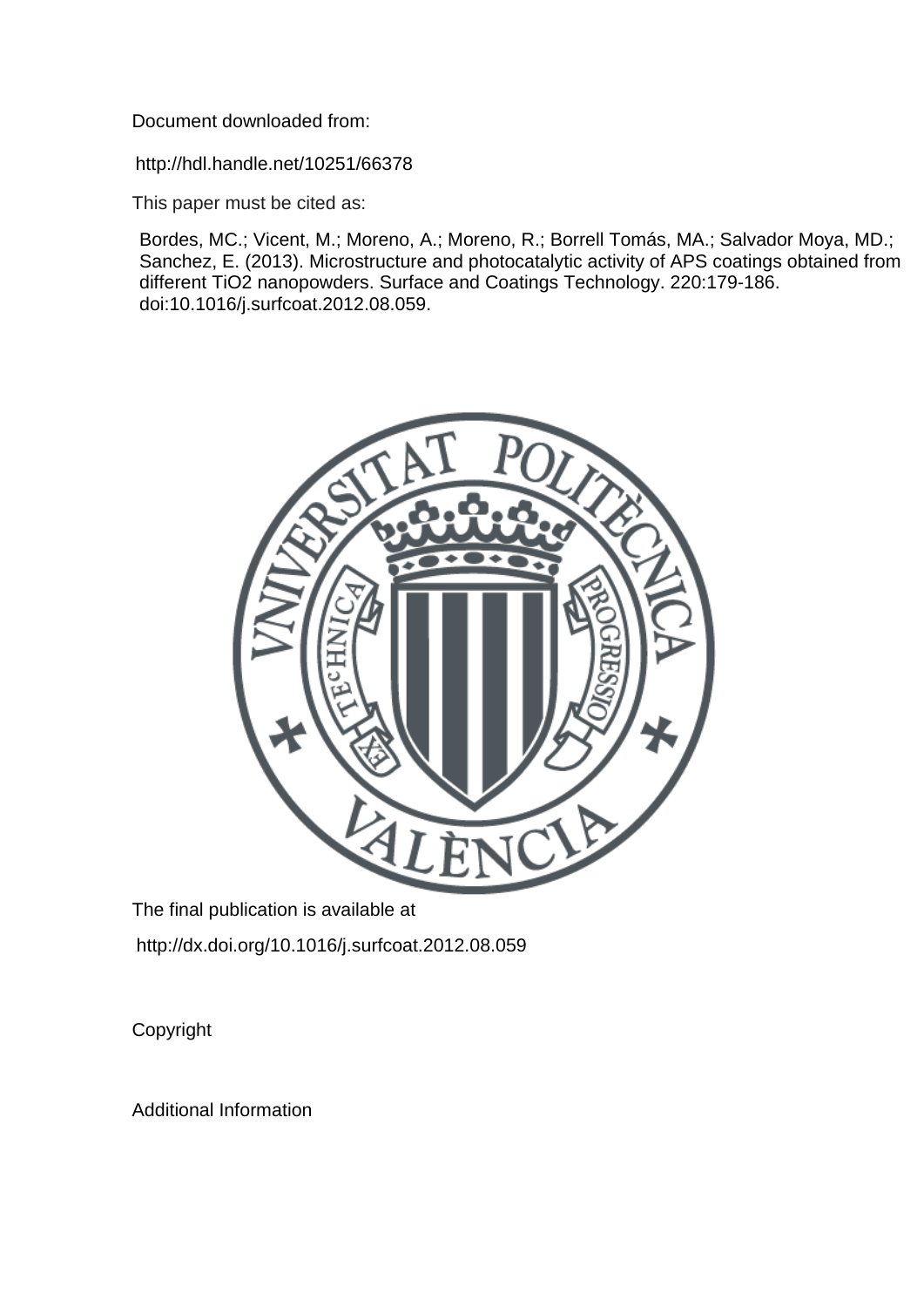#### **MICROSTRUCTURE AND PHOTOCATALYTIC ACTIVITY OF APS COATINGS OBTAINED FROM DIFFERENT TiO<sup>2</sup> NANOPOWDERS**

M.C. Bordes<sup>1</sup>, M. Vicent<sup>1</sup>, A. Moreno<sup>1</sup>, R. Moreno<sup>2</sup>, A. Borrell<sup>3</sup>, M.D. Salvador<sup>3</sup>, E. Sánchez<sup>1</sup>

(1) Instituto de Tecnología Cerámica (ITC). Universitat Jaume I. Castellón, Spain.

(2) Instituto de Cerámica y Vidrio (ICV). CSIC. Madrid, Spain.

(3)Instituto de Tecnología de Materiales (ITM). Universidad Politécnica de Valencia.

Valencia, Spain.

#### **Abstract**

In recent years, intense research has shown that thermal spray techniques, especially atmospheric plasma spraying (APS), can be used to obtain nanostructured  $TiO<sub>2</sub>$  coatings with effective photocatalytic activity.

Instituto de Tecnología Cerámica (ITC). Universitat Jaume I. Cast<br>
<sup>(2)</sup> Instituto de Cerámica y Vidrio (ICV). CSIC. Madrid, Spa<br>
stituto de Tecnología de Materiales (ITM). Universidad Politécnic<br>
Valencia, Spain.<br>
<br>
<br>
<br>
<br> This study compares the photocatalytic activity of APS coatings obtained from different powders: two nanostructured  $TiO<sub>2</sub>$  powders produced by spray-drying of two  $TiO<sub>2</sub>$ nanosuspensions with different solids contents, one spray-dried powder obtained from a suspension comprising a mixture of submicronic and nanometric  $TiO<sub>2</sub>$  particles and finally one commercial, nanostructured,  $TiO<sub>2</sub>$  spray-dried powder. All powders were characterised by XRD, FEG-ESEM, granule size distribution, and a flowability evaluation. Feedstock powders were then deposited on austenitic stainless steel coupons using APS. Hydrogen or helium was used as secondary plasma gas. Coating microstructure and phase composition were characterised using FEG-ESEM and XRD techniques; coating anatase content was quantified by the Rietveld method.

A significant amount of anatase to rutile transformation was found to take place during the plasma spraying process. In general, the coatings had a bimodal microstructure characterised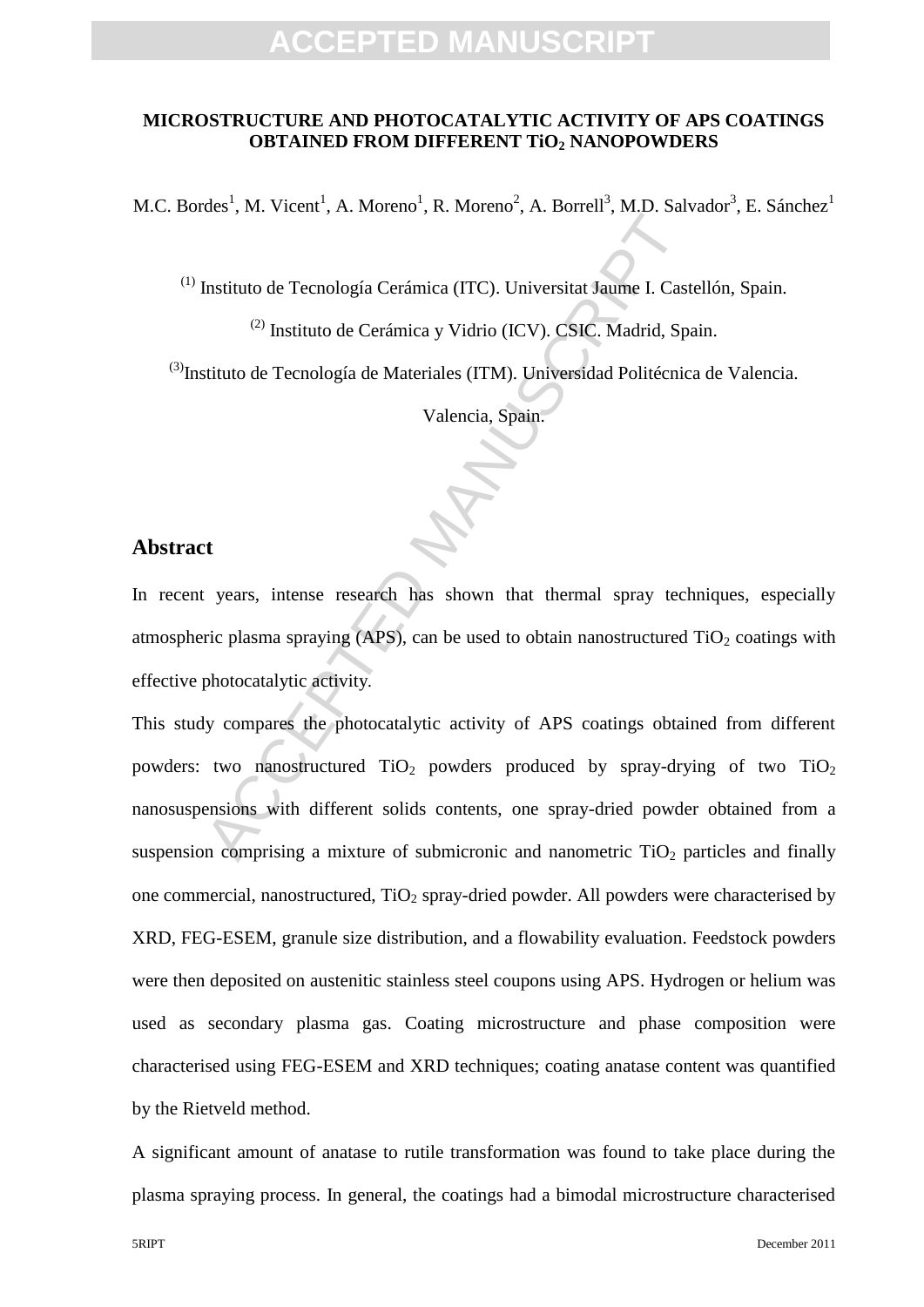by the presence of completely fused areas in addition to non-molten areas consisting of agglomerates of anatase nanoparticles. Results also showed that anatase content and porosity of the coatings largely depend on the secondary plasma gas nature, as well as on the characteristics of the feedstock.

istics of the feedstock.<br>
he photocatalytic activity of the coatings was determined<br>
on of methylene blue dye in an aqueous solution. A reasonably<br>
etic model to the experimental data was found for all coatings.<br>
onstant w Finally the photocatalytic activity of the coatings was determined by measuring the degradation of methylene blue dye in an aqueous solution. A reasonably good fit of a firstorder kinetic model to the experimental data was found for all coatings. The values of the kinetic constant were related to feedstock characteristics as well as to plasma spraying conditions.

#### **1. INTRODUCTION**

Coatings with photocatalytic properties have a series of functionalities of wide interest and applicability such as: self-cleaning effect or cleanability, anti-fogging effect, sterilising effect and air purification. Although there are many photocatalysts,  $TiO<sub>2</sub>$  is known to be the best material in terms of its chemical stability, low cost and lack of toxicity [1].

In the last few years intensive research has shown that thermal spray techniques, especially atmospheric plasma spraying (APS), high velocity oxy-fuel spraying (HVOF), and more recently suspension plasma spraying (SPS) can be used to obtain  $TiO<sub>2</sub>$  coatings with effective photocatalytic activity [2-4]. Although the inherent advantages of feeding nanoparticle suspension into the plasma torch instead of nanostructured powders has increased the interest for the preparation of nanostructured coatings by SPS [4,5], this technology also presents limitations when compared with more traditional powder-feeding methods. Although concentration of feeding suspensions in SPS technology has significantly increased in last years [6] this technology generally uses low concentration suspensions (< 10 vol.%) due to the problems of viscosity and operability of the atomizer or injector which feeds the suspension into the plasma torch. This implies, among other things, that a source as energetic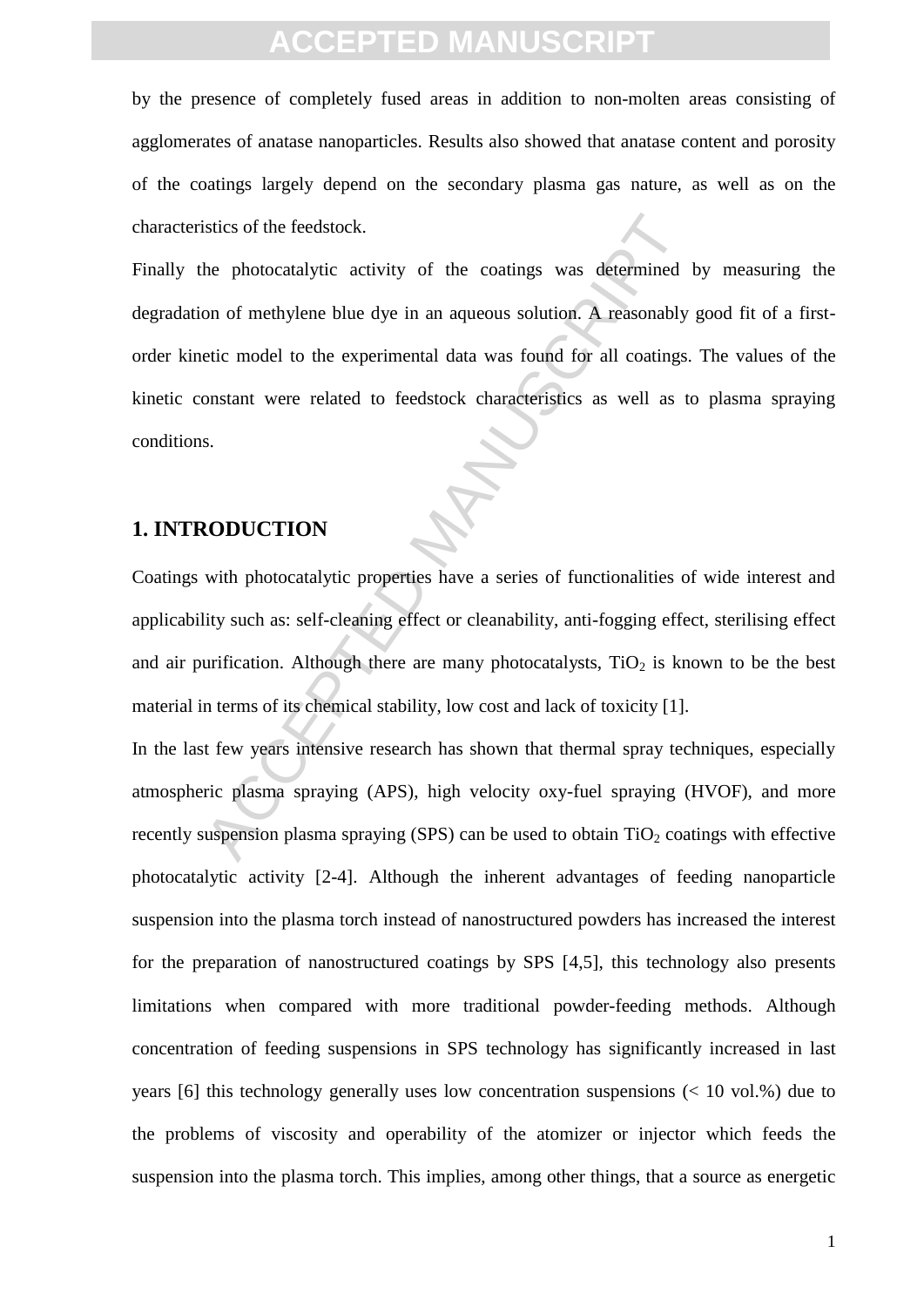cless can not be deposited directly because of their low may.<br>The main method to reconstitute the nanoparticles is the sprand involves a previous preparation of the powder from suspension, the dize in the characteristics o as the plasma is used for the evaporation of large quantities of solvent, leading to an inefficient energy consumption process. On the other hand, obtaining nanostructured coatings by APS requires the reconstitution of starting nanopowders into a sprayable size, since nanoparticles can not be deposited directly because of their low mass and their poor flowability. The main method to reconstitute the nanoparticles is the spray-drying route [7]. This method involves a previous preparation of the powder from suspensions. Since, a priori, limitation does not exist in the characteristics of the starting suspension, the solids content can be maximized, leading to a higher efficiency process in terms of energy consumption. In fact, a recent study based on life cycle assessment (LCA) methodology has shown that APS had a lower impact than that of the liquid feedstock plasma spraying processes [8]. More importantly, the previous powder preparation process associated with APS technique enables the design of feedstocks in which the characteristics of the agglomerated granules, such as density, primary particle size distribution inside the agglomerate as well as agglomerate size distribution can be conveniently adjusted. This variety in feedstock characteristics can be of great interest when designing the microstructure and final properties of coatings as set out elsewhere [9].

A key issue through all this research has been to preserve as high amount as possible of anatase phase in the coating due to its superior photocatalytical behaviour in comparison with rutile. In fact, many studies have shown the need to achieve a minimum amount of anatase phase in the coating to have some photocatalytic activity [10-12]. However controversy still remains with regard to the factors that control the  $TiO<sub>2</sub>$  phase distribution (anatase versus rutile) in the final layers. A mixture of anatase and rutile is always encountered regardless the nature and composition of the feedstock while the amount of these phases can widely vary [9,13,14]. Several spraying parameters, such as plasma arc current, the addition of secondary gas, the total plasma gas flow rate, or the ratio between the plasma power and the primary gas flow rate have to be very carefully adjusted in order to minimize the particle heat input [14].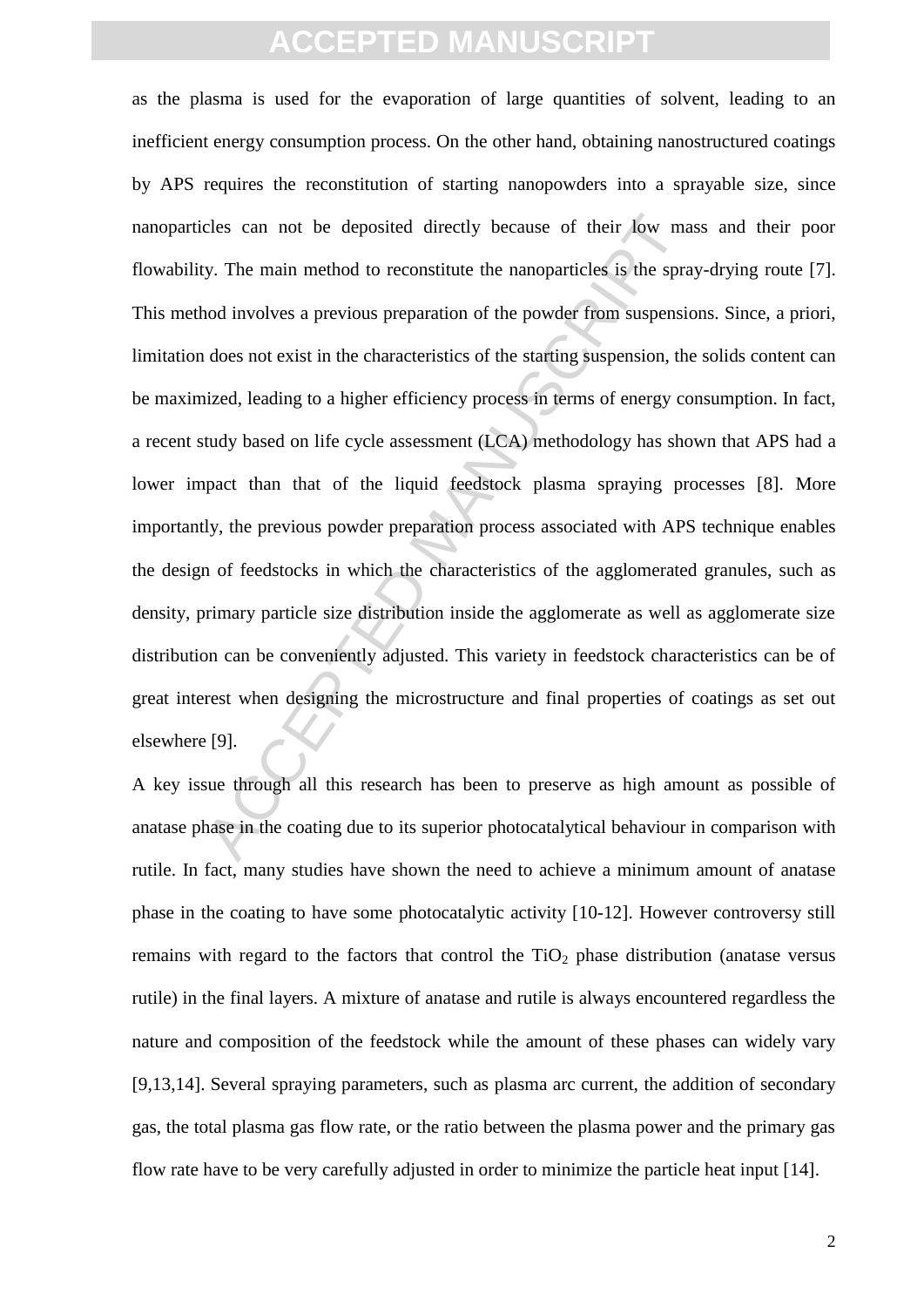upproached in the literature on APS TiO<sub>2</sub> coatings. Bertrand et al.<br>
ion of low energy spraying conditions and dense powder with larg<br>
coatings with very high anatase ratio. In another work Berger<br>
high amount of anatase Many authors have observed that the anatase content in the coatings strongly depends on the thermal spray process conditions [9,12,13,15]. Nevertheless, though in general the role of the feedstock on the final characteristics of the coating is clearly recognized, this aspect has been scarcely approached in the literature on APS  $TiO<sub>2</sub>$  coatings. Bertrand et al. [9] showed that the combination of low energy spraying conditions and dense powder with large agglomerate size produces coatings with very high anatase ratio. In another work Berger-Keller et al. [15] achieved high amount of anatase phase by using a spray-dried feedstock which had previously been obtained from a flocculated suspension which gave rise to dense, solid agglomerates. These authors state that the microstructure and properties of plasma sprayed  $TiO<sub>2</sub>$  coatings not only depend on various process parameters but also are markedly influenced by the characteristics of the feedstock. However, in this foregoing research the photocatalytic activity has not been addressed.

In this respect this work aims at preparing  $TiO<sub>2</sub>$  photocatalytic coatings by APS from nanostructured powders with different characteristics. Two nanostructured  $TiO<sub>2</sub>$  powders will be produced by spray-drying of two nanosuspensions with different solids contents, and another one will be spray-dried from a suspension comprising a mixture of submicronic and nanometric  $TiO<sub>2</sub>$  particles. With these three feedstocks, the impact of the solids content and particle size distribution of the starting suspension on the feeding powder characteristics and, then, on the final microstructure and photocatalytic activity of the resulting coatings will be assessed. For this purpose, a key plasma spraying condition such as the nature of the secondary gas  $(H_2 \text{ or } He)$  will be varied.

#### **2. EXPERIMENTAL PROCEDURE**

#### **2.1. Feed powder preparation and characterisation**

One commercial nanopowder suspension of titania  $(AERODISP^{\circledast} W740X)$  and one nanopowder of titania ( $AEROXIDE^{\circledast}$  P25, respectively) were used. This powder contains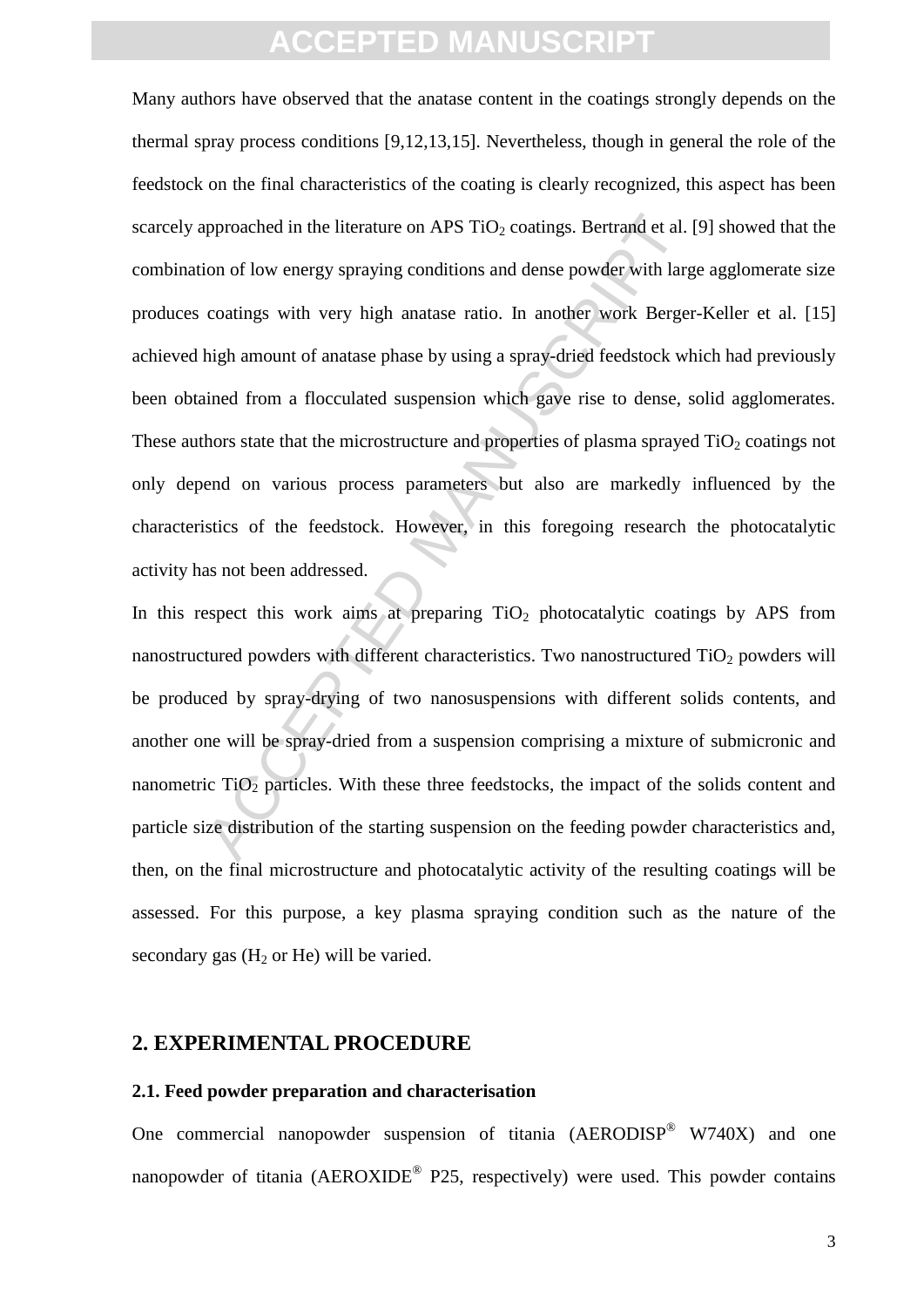EM micrographs (H7100, Hitachi, Japan) of the solid in this sa<br>ic size: ~ 20-40 nm [17]. In addition, a submicron-sized, high pur<br>) with a mean particle size of 0.35 µm and a specific surface are<br>d. Finally, a nanostructu anatase and rutile phases in a ratio of about 3:1 [16]. The solids content of the commercial suspension was 10 vol.%. According to the supplier (DEGUSSA/EVONIK, Germany), the solid contained in the nanoparticle suspension was the same as that of the nanopowder solid sample. TEM micrographs (H7100, Hitachi, Japan) of the solid in this sample confirmed its nanometric size: ~ 20-40 nm [17]. In addition, a submicron-sized, high purity anatase (Merck, Germany) with a mean particle size of 0.35  $\mu$ m and a specific surface area of 9.5 m<sup>2</sup>/g was also used. Finally, a nanostructured, titania spray-dried commercial feedstock, TNN (NEOXID T101 nano, Millidyne, Finland) was used for comparison purposes (hereinafter nNN powder). Previous characterisation of this feedstock gave rise to the following data: primary particle size of 15-50 nm, specific surface area of 43  $m^2/g$  and an approximate crystalline phase ratio anatase:rutile of 4:1.

The as-received, 10 vol.% TiO<sub>2</sub> suspension was referenced nD ("nano-diluted"). Welldispersed TiO<sub>2</sub> nanoparticle suspension with high solids content (30 vol.%) was then obtained by dispersing the nanopowder (P25) in the nD suspension using a polyacrylic dispersant  $(DURAMAX<sup>TM</sup> D-3005, Rohm&Haas, USA)$ , with 35 wt% active matter (PAA). The procedure followed to obtain this highly concentrated  $TiO<sub>2</sub>$  suspension has been set out elsewhere [18]. This 30 vol.% solids content suspension was referenced nC ("nanoconcentrated"). On the other hand, a 30 vol.% suspension made up of 50 wt% of nanosized powder (P25) and 50 wt% of submicron-sized powder along with the required amount of the polyacrylic dispersant was prepared. The suspension was prepared by adding first the PAA required to disperse the nanosized titania (4 wt% with regard to nanoparticles) and then, the PAA required to disperse the submicronic powder (0.3 wt% with regard to submicron-sized particles). In a second step, nanosized and submicron-sized powder titania were added and the mixture was prepared under mechanical agitation and with sonication probe (1 min.). Given PAA contents refer to the active matter concentration. This last suspension was named snC ("submicronic-nanometric concentrated"). The procedure followed to obtain this highly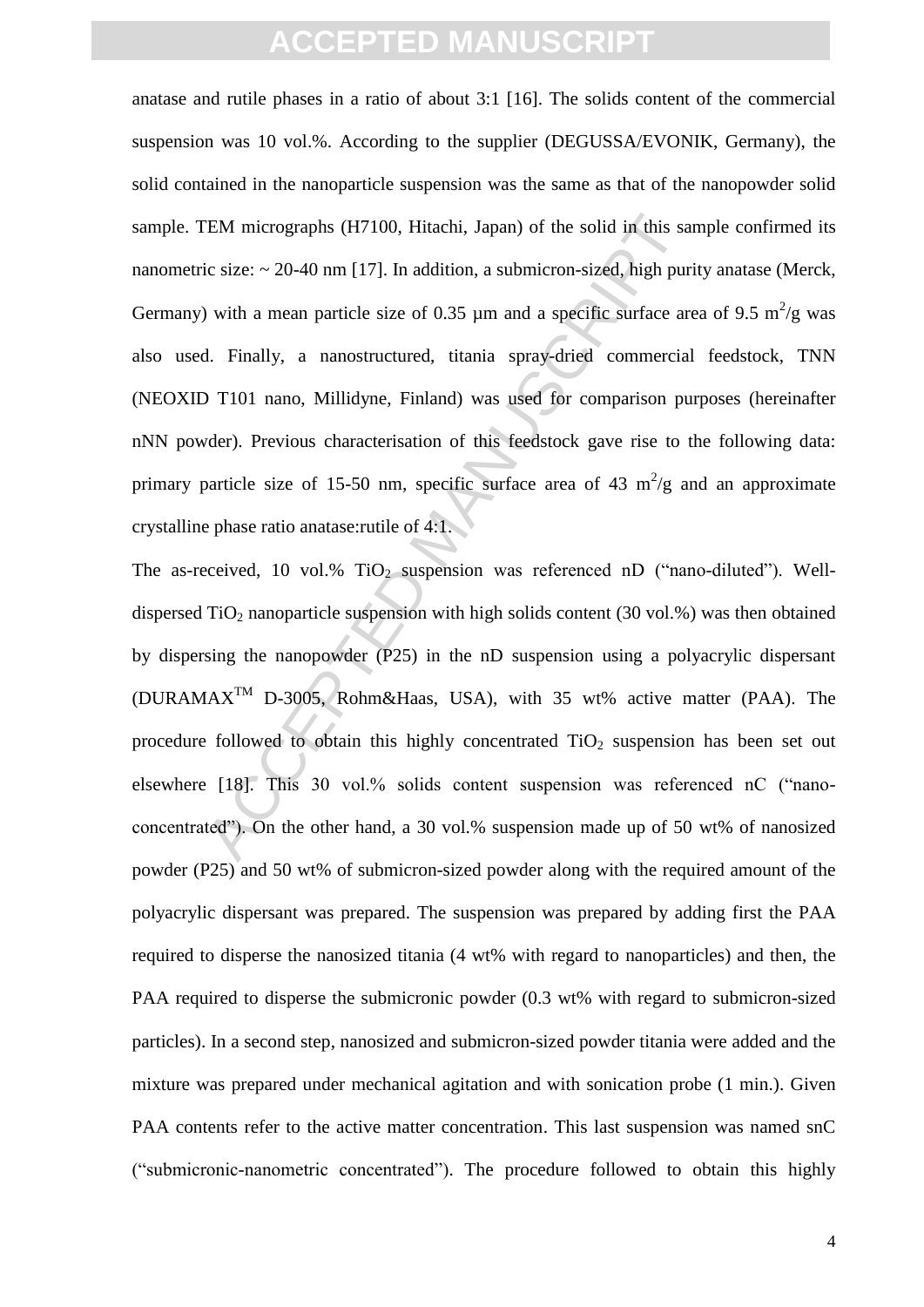concentrated submicronic-nanometric  $TiO<sub>2</sub>$  suspension has also been previously reported for alumina-titania suspensions [19].

Minor, Gea Niro, Denmark) with a drying capacity of 7 kg water/<br>ms the corresponding three spray-dried powders were then ob<br>s nD, nC and nsC powders). Granule size distribution was meas<br>(Mastersizer S, Malvern, UK). Agglom Spray-dried granules were obtained from the nD, nC and nsC suspensions in a spray dryer (Mobile Minor, Gea Niro, Denmark) with a drying capacity of 7 kg water/h. From these three suspensions the corresponding three spray-dried powders were then obtained (hereinafter referred as nD, nC and nsC powders). Granule size distribution was measured by laser light scattering (Mastersizer S, Malvern, UK). Agglomerate bulk density was calculated from powder tapped density by assuming a theoretical packing factor of 0.6, which is characteristic of monosize, spherical particles [20]. Powder flowability was evaluated in terms of the Hausner ratio, determined by dividing tapped density by bulk density. Free-flowing powders have a Hausner ratio  $< 1.25$ .

A field-emission environmental scanning electron microscope, FEG-ESEM (QUANTA 200FEG, FEI Company, USA) equipped with an energy-dispersive X-ray spectrometer (EDAX Genesis, USA) was used to analyse the feedstock microstructure.

### **2.2. Preparation and characterisation of coatings**

 $TiO<sub>2</sub>$  coatings were deposited by APS on metallic substrates (AISI 304) prepared as set out elsewhere [21]. The plasma spray system consisted of a gun (F4-MB, Sulzer Metco, Germany) operated by a robot (IRB 1400, ABB, Switzerland). The deposition was made using argon as primary gas and, hydrogen or helium as secondary gas. Helium gas was used to reduce the heat intensity of the plasma jet. The main spraying conditions are set out in table I. An estimate of plasma enthalpy as reported elsewhere [22] is also included in this table. In addition, the following spraying conditions were kept constant throughout all the experiments: Anode nozzle internal diameter  $= 6$  mm, powder injector diameter  $= 2$  mm, feedstock feed rate = 30 g/min and scanning step = 4 mm.

Coating crystalline phase compositions were evaluated by X-ray diffraction analysis (XRD). The XRD patterns were obtained using a Theta-Theta model diffractometer (D8 Advance,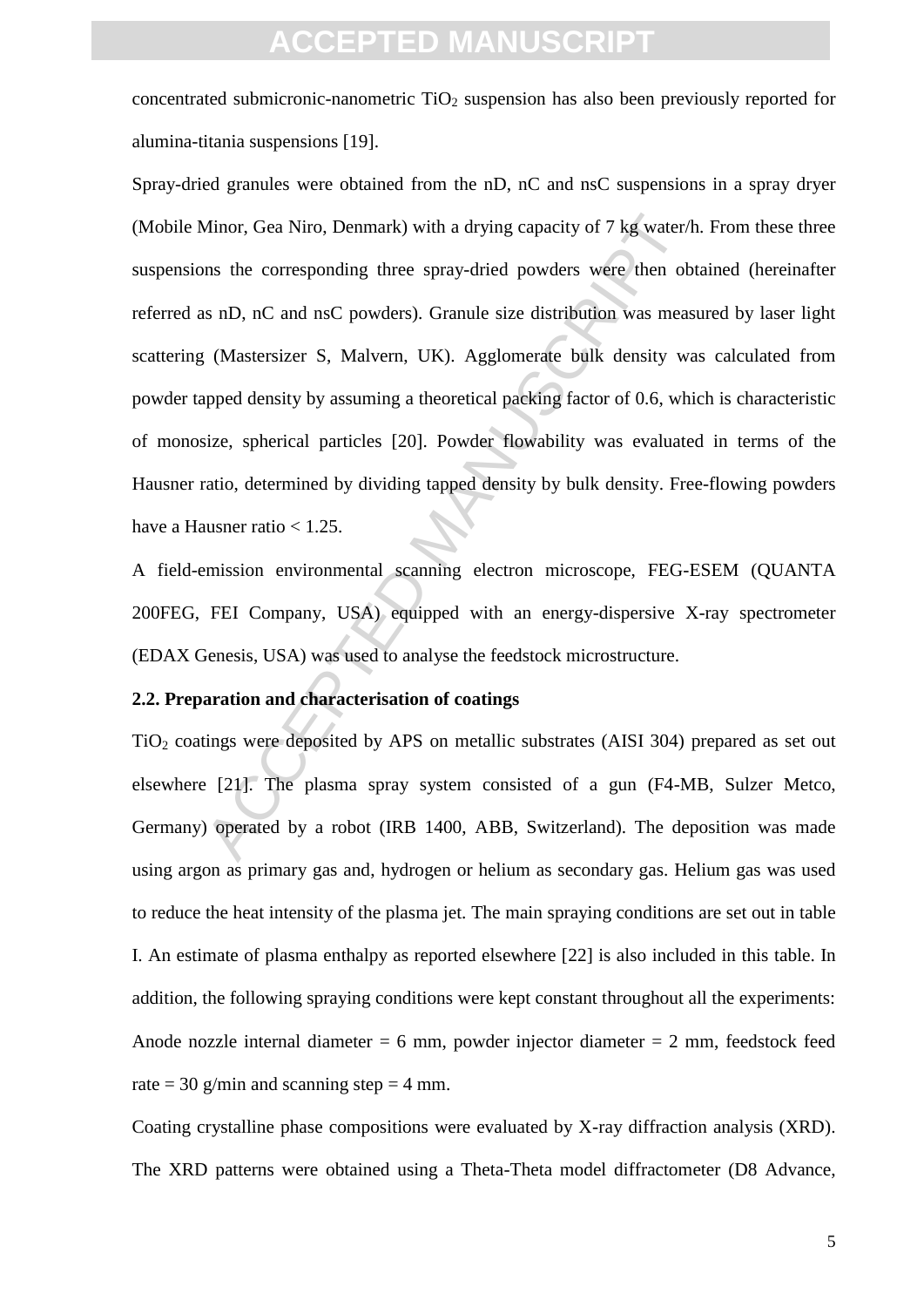ucted and the collected data were used in a Rietveld refinement [2<br>rsion of the Rietveld analysis program DIFFRACplus TOPAS wa<br>coight function to describe peak shapes. The refinement proto<br>oight function to describe peak s Bruker, Germany) with CuK $\alpha$  radiation ( $\lambda = 1.54183$  Å). The generator settings were 45 kV and 30 mA. The XRD data were collected in a 2θ of 5-90º with a step width of 0.015º and a counting time of 1.2 s/step by means of a VÅNTEC-1 detector. A quantitative phase analysis was conducted and the collected data were used in a Rietveld refinement [23,24]. In this study the 4.2 version of the Rietveld analysis program DIFFRACplus TOPAS was used, assuming a pseudo-Voight function to describe peak shapes. The refinement protocol included the background, the scale factors and the global-instrument, lattice, profile and texture parameters. The basic approach consists in identifying first all the crystalline phases present in the sample and then inputting the corresponding basic structural data. Finally, computer modelling is used to find the best fit to experimental patterns. Content (wt%) and crystallite size of crystalline phases (anatase and rutile) were then calculated by this method. Rwp (Rweighted pattern) and GOF (Goodness Of Fit) parameters were calculated in order to evaluate the accuracy of results.

Roughness measurements were carried out by means of a contact profilometer HOMMELWERKE T8000 (HOMMELWERKE), using a 5-micron diamond cantilever with a 90º curvature. The roughness test consisted of obtaining 81 profiles of 4.8-milimeter length until obtaining a topographic map of 4.8x4.8mm. The cut-off used in order to obtain the roughness parameter (Ra) after the measurements was 0.8 mm.

A SEM instrument (JSM6300, JEOL, Japan) was also used to study the microstructure of the coatings. Finally, coating porosity and semi-molten particle fractions were measured on crosssectional coating areas by image analysis (Image pro-Plus, Media Cybernetics, Inc., USA) of the micrographs obtained by an optical microscope (Microphot FX, Nikon, Japan) at 400 magnifications. The resolution was 0.1 μm. An average of 10 images, randomly located across the sample, were analysed for each sample in order to obtain a representative, complete scan of the whole cross-sectional area [7].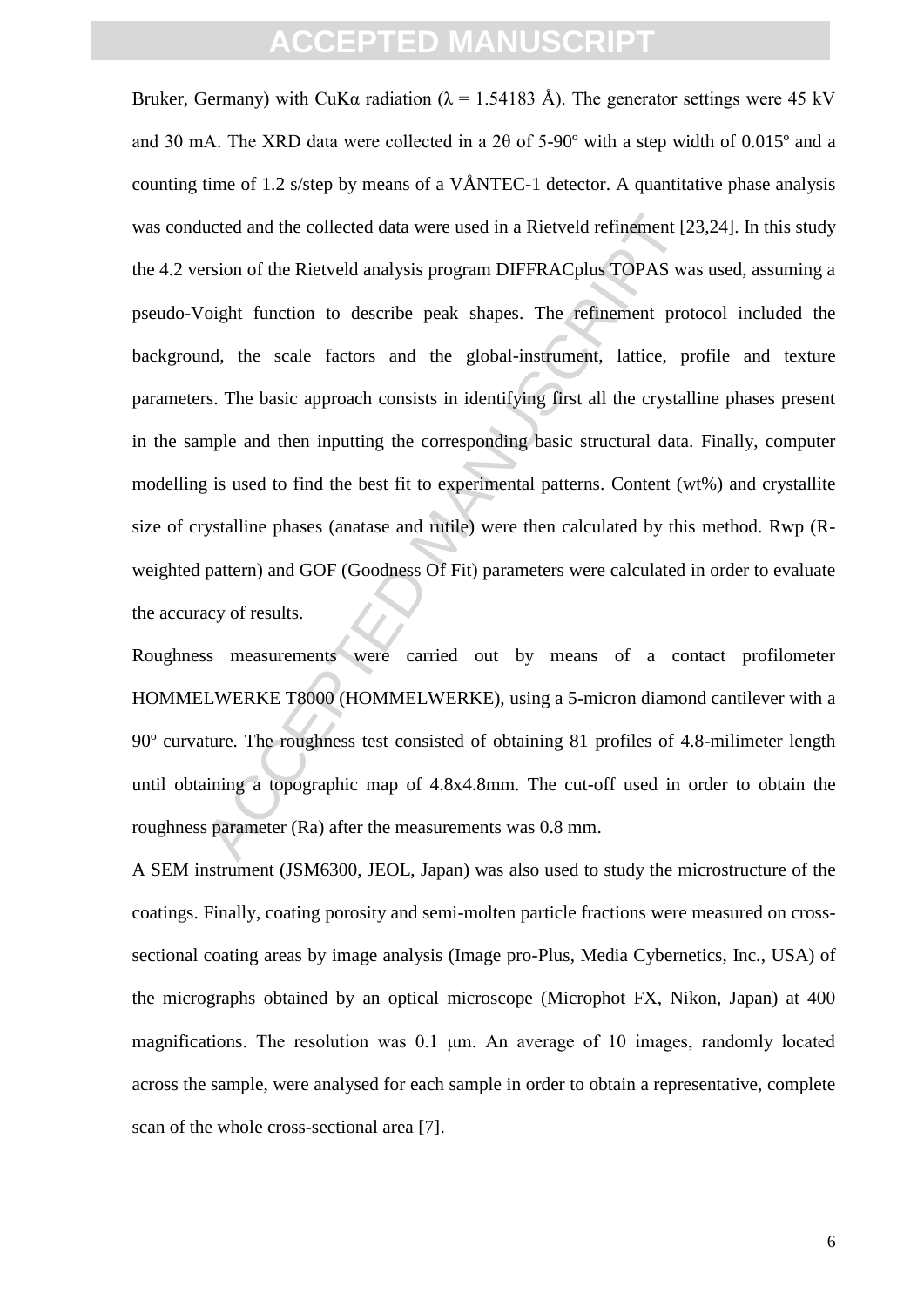#### **2.3. Photocatalytic activity determination in the coatings**

tion in a 5 ppm MB solution in contact with the photocatalytic<br>
The detailed description of the procedure has been recently repeate.<br>
the MB to be adsorbed on to the TiO<sub>2</sub> surface, the test pieces w<br>
solution for 24 h in The photocatalytic activity of the coatings was determined by studying the decomposition of methylene blue (MB) in aqueous solution. This study determined the variation of the MB concentration in a 5 ppm MB solution in contact with the photocatalytic coating, under UV radiation. The detailed description of the procedure has been recently reported [25]. In order to allow the MB to be adsorbed on to the  $TiO<sub>2</sub>$  surface, the test pieces were kept in contact with the solution for 24 h in the dark. During this time, MB concentration decreased less than 10 % of initial concentration. In addition, the dark test showed that MB concentration hardly varied after 30 min contact between the MB solution and the coating. For this reason, the test pieces were kept in contact with the MB solution for 30 minutes in the dark, prior to irradiation, after which the MB concentration was determined. Finally, a blank, uncoated sample was tested in order to evaluate the influence of UV radiation on the decrease of MB concentration by photolysis.

#### **3. RESULTS AND DISCUSSION**

#### **3.1. Spray-dried powder feedstock characterisation**

A detailed characterisation of the powders obtained from the diluted and concentrated suspensions (nD and nC samples respectively) was reported in a previous work [18]. Thus, appropriate references will be done when necessary throughout the following sections.

Figure 1 shows FEG-ESEM micrographs at two magnifications of the commercial powder and the spray-dried powder obtained from the submicron and nanometric-sized mixture (nNN and nsC samples). As it can be seen most granules exhibit the typical spherical or doughnutshape morphology of spray-dried agglomerates [26]. The same was observed for nD and nC powders [18]. In addition, good homogeneity (round morphology) is also observed in the agglomerates of these two powders (nNN and nsC samples) meanwhile the commercial nNN sample displays a wider granule size distribution containing finer granules than those of the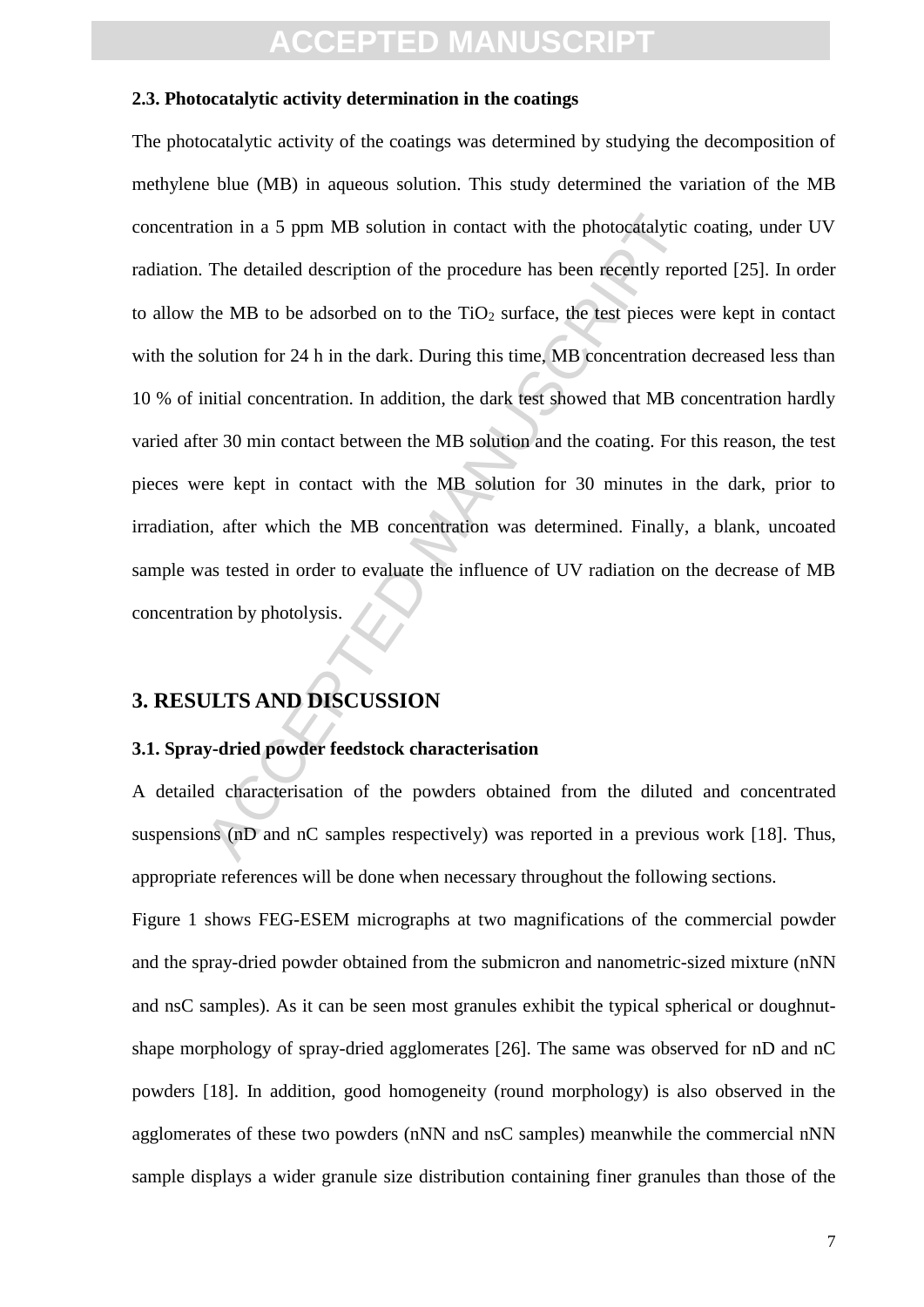nsC sample. Higher magnification observation of the solid areas of the agglomerated powders (Figure 1) reveals that the granules are porous and formed by the agglomeration of individual nanoparticles. As expected the presence of submicron-sized particles is clearly visible in the nsC sample, but also in the nNN sample, which apparently should only be made up of nanometric particles.

ple, but also in the nNN sample, which apparently should on<br>ic particles.<br>ize distribution, measured by laser light scattering, is summarise<br>ical average undersize granule diameters (D<sub>10</sub>, D<sub>50</sub> and D<sub>50</sub>) a<br>exhibit simil Granule size distribution, measured by laser light scattering, is summarised in table II where three typical average undersize granule diameters  $(D_{10}, D_{50}$  and  $D_{90})$  are shown. All the powders exhibit similar, quite narrow granule size distributions except nNN sample whose distribution shifts to smaller granule sizes. This demonstrates that the prepared suspensions are quite homogeneous even in the case of nsC sample where nano and submicron-sized particles are randomly distributed. With regard to nNN powder, this sample shows a distribution with a significant content of small agglomerates whose size is lower than 10 μm. The presence of so small granules can negatively affect the powder feeding operation into the plasma torch due to the poor flowability of fine agglomerates [26]. It is generally recognized that thermal spray powders exhibit agglomerate size distributions ranging from 10 to 150 μm [27].

Table II also lists two other properties of interest for spray-dried powders to be used as feedstock in plasma spraying: the Hausner ratio, which is related to the flowability of the powder and the agglomerate bulk density, which is directly related to its weight. According to literature [27,28], relatively dense (higher than 1000 kg/m<sup>3</sup> apparent density) and free-flowing agglomerates are necessary for a suitable feeding into the plasma torch. In general, all the samples exhibit adequate characteristics to be used as APS powders. However, significant differences can be again observed among the four samples. With regard to the agglomerate bulk density, sample nsC shows the highest value as a consequence of the better packing efficiency inside the agglomerate associated with the submicronic-nanometric particle arrangement. In addition, the agglomerate density of the other two powders obtained in this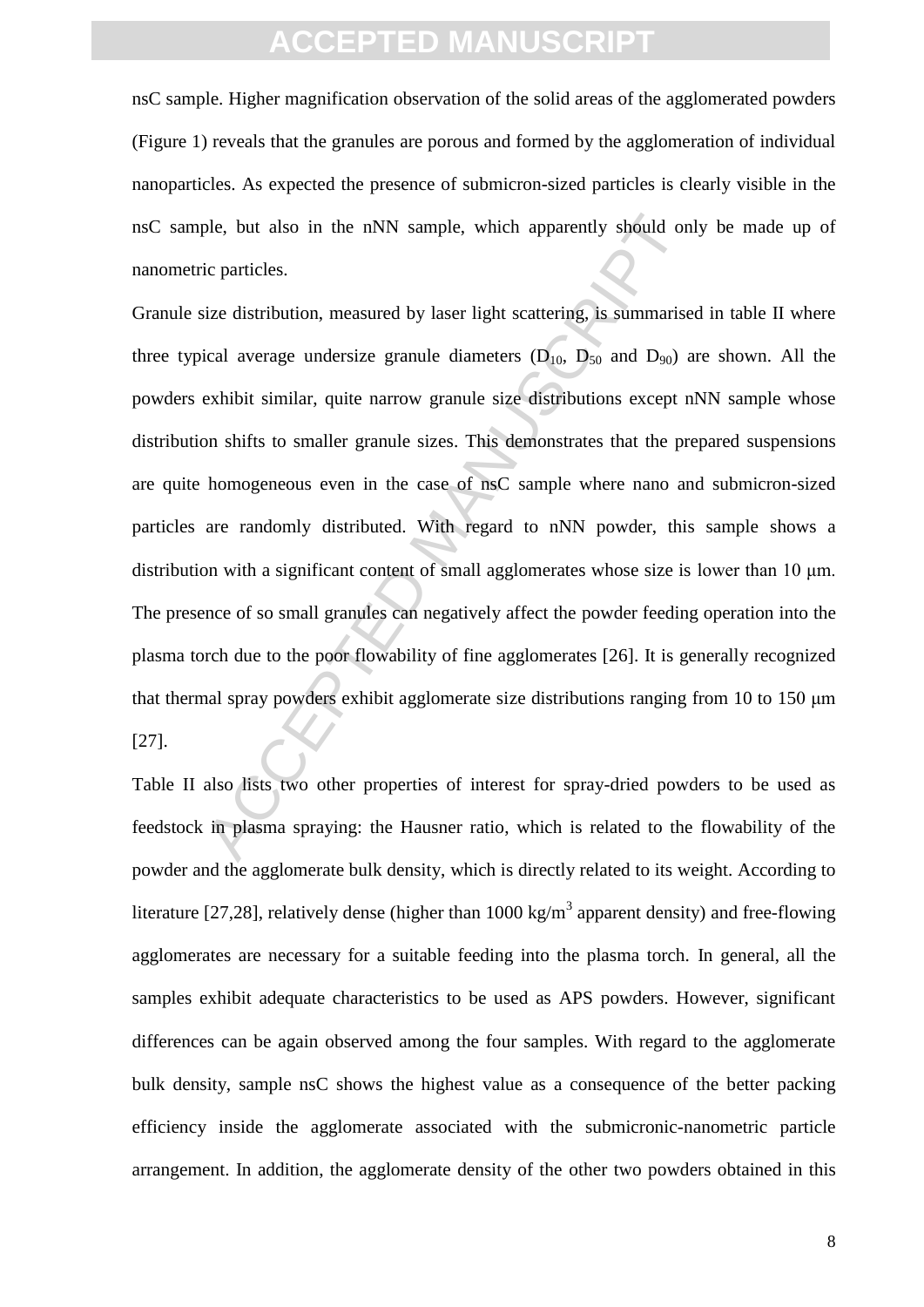research (nD and nC samples) is much higher than that of the nNN sample. Although no information about the preparation of the commercial powder is available, the high density of nD and nC samples is related to the good dispersion state of the corresponding nD and nC suspensions used to spray-dry these powders [18]. Regarding the flowability of the samples, powders nC and nsC show the lowest Hausner ratios (better flowability) mainly due to the optimum combination of large agglomerate average size and round morphology of the granules. On contrary, samples nNN and nD exhibit higher Hausner ratios (poorer flowability) than those of the other two powders as a consequence of a smaller average agglomerate size and the presence of less spherical (deformed) agglomerates respectively as set out in the previous research [18].

#### **3.2 Microstructure and phase distribution of the coatings**

Instructure and phase absolutes [18]. Regarding the flowability in C and nsC show the lowest Hausner ratios (better flowability) combination of large agglomerate average size and round r On contrary, samples nNN and nD exh Eight different types of coatings were obtained from the four spray-dried feedstocks (nNN, nD, nC and nsC) by depositing all powders in two different spraying conditions, using hydrogen or helium as plasma secondary gas (Table I). Figure 2 shows SEM micrographs of these four coatings. As no significant differences were observed between the micrographs of the different coatings, and for the sake of simplicity, only the micrographs corresponding to samples obtained with He are set out. Besides, higher magnification micrographs for nD and nC coatings are shown in reference [18]. The coatings displayed the typical microstructure of  $TiO<sub>2</sub>$  coatings deposited from nanostructured feedstock [15,18,29,30]. The literature indicates that such coating microstructures basically comprise two clearly differentiated zones, yielding a bimodal structure. Thus one coating region, which is completely melted (marked M in figure 2), mainly consisted of an amorphous titania matrix with recrystallised nanometre-sized grains of rutile. Rietveld analysis revealed that the rutile crystallite size in the coatings ranged from 46 nm (coating nsC obtained in  $H_2$ ) to 108 nm (nNN coating obtained in helium). The other coating region, which is only partially melted (marked PM), largely retained the microstructure of a slightly sintered or non-sintered starting powder. This microstructure was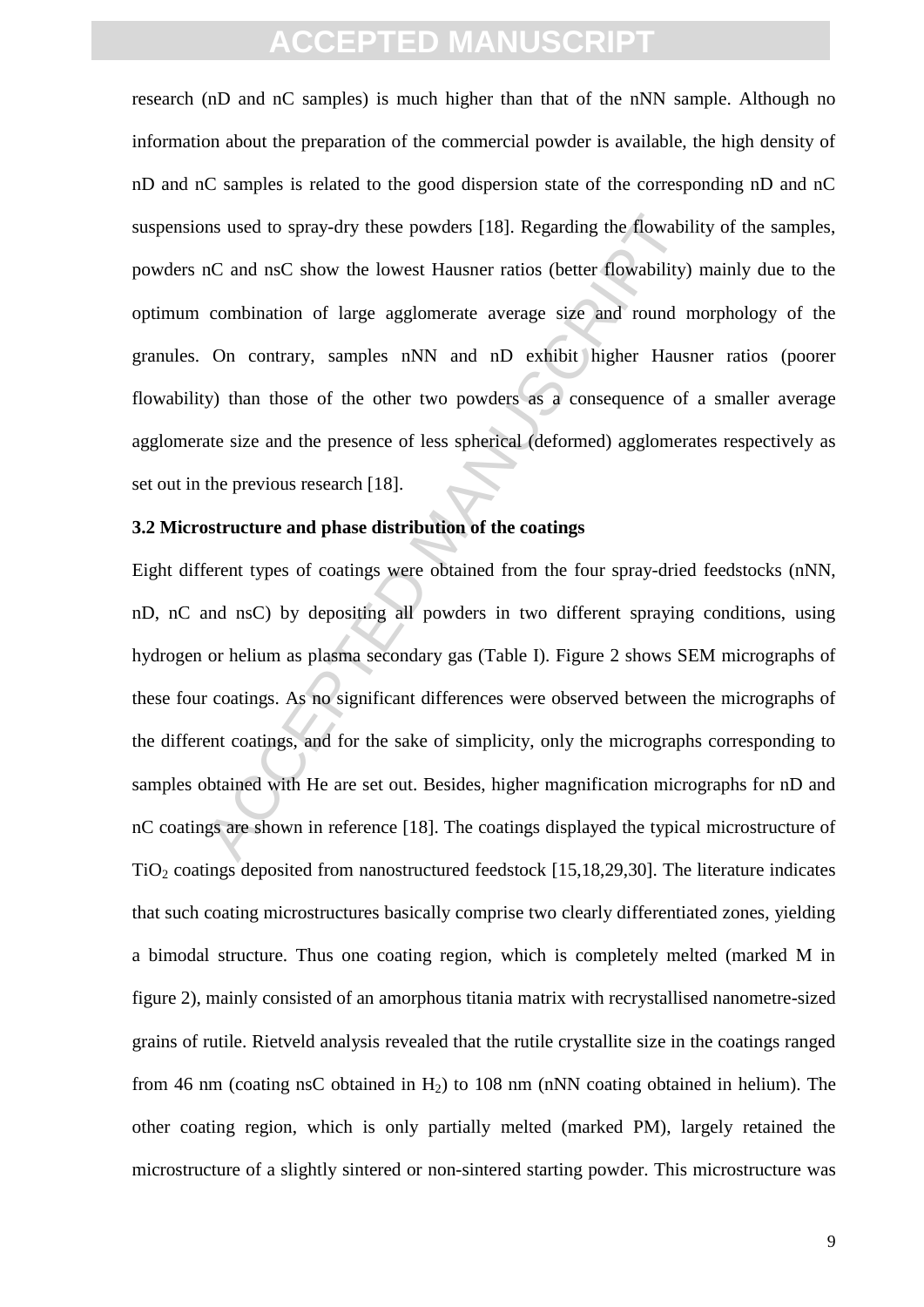therefore principally made up of nanometre to submicron-sized grains of anatase. Finally with regard to the porosity, all the coatings were porous, exhibiting the typical lamellar structure of plasma sprayed coatings. Thus smaller pores are located within individual lamellae and larger pores are found along the interlamellar boundaries, as seen in the micrographs (Figure 2 and reference [18]).

found along the interlamellar boundaries, as seen in the microgr<br>[18]).<br>The five above, the total porosity of the coatings, as well as the amove<br>s estimated by image analysis at 400 magnifications. These mand semi-molten a In view of the above, the total porosity of the coatings, as well as the amount of semi-molten areas, was estimated by image analysis at 400 magnifications. These magnifications enable porosity and semi-molten areas to be estimated for comparative purposes. However, pores cannot be readily distinguished from semi-molten areas because both issues are detected as black particles. To perform this identification, the binarised image of the sample is first obtained in black and white colours following a procedure set out elsewhere [7]. The porosity and semi-molten areas results for all coatings are represented as histogram plots in figure 3. As it can be seen in figure 3 (left), the porosity of all the coatings presents values typically found in APS coatings. In general, porosity increases when helium gas is used as a consequence of the lower plasma heat input as reported elsewhere [12,15,30]. However, the impact of the characteristics of the feedstock on the coating porosity was not very significant. This is probably because the calculation of porosity by image analysis underestimates the contribution of the finest pores contained in the non-melted powder agglomerates incorporated in the matrix as reported in the literature [9]. For this reason, the effect of the intragranular porosity of the feedstock agglomerates is not easily observed. Regarding the unmelted or partially melted areas, as expected the use of helium as plasma gas leads to a strong increase in these areas. Again a lower plasma heat input provided by the use of helium instead of hydrogen is the reason for this finding. More importantly the amount of semimolten areas in the coating obtained from the nsC powder in helium is the highest as a consequence of the characteristics of the agglomerates comprising this powder. These findings confirm the previous results set out in the literature by Bertrand et al. [9] about  $TiO<sub>2</sub>$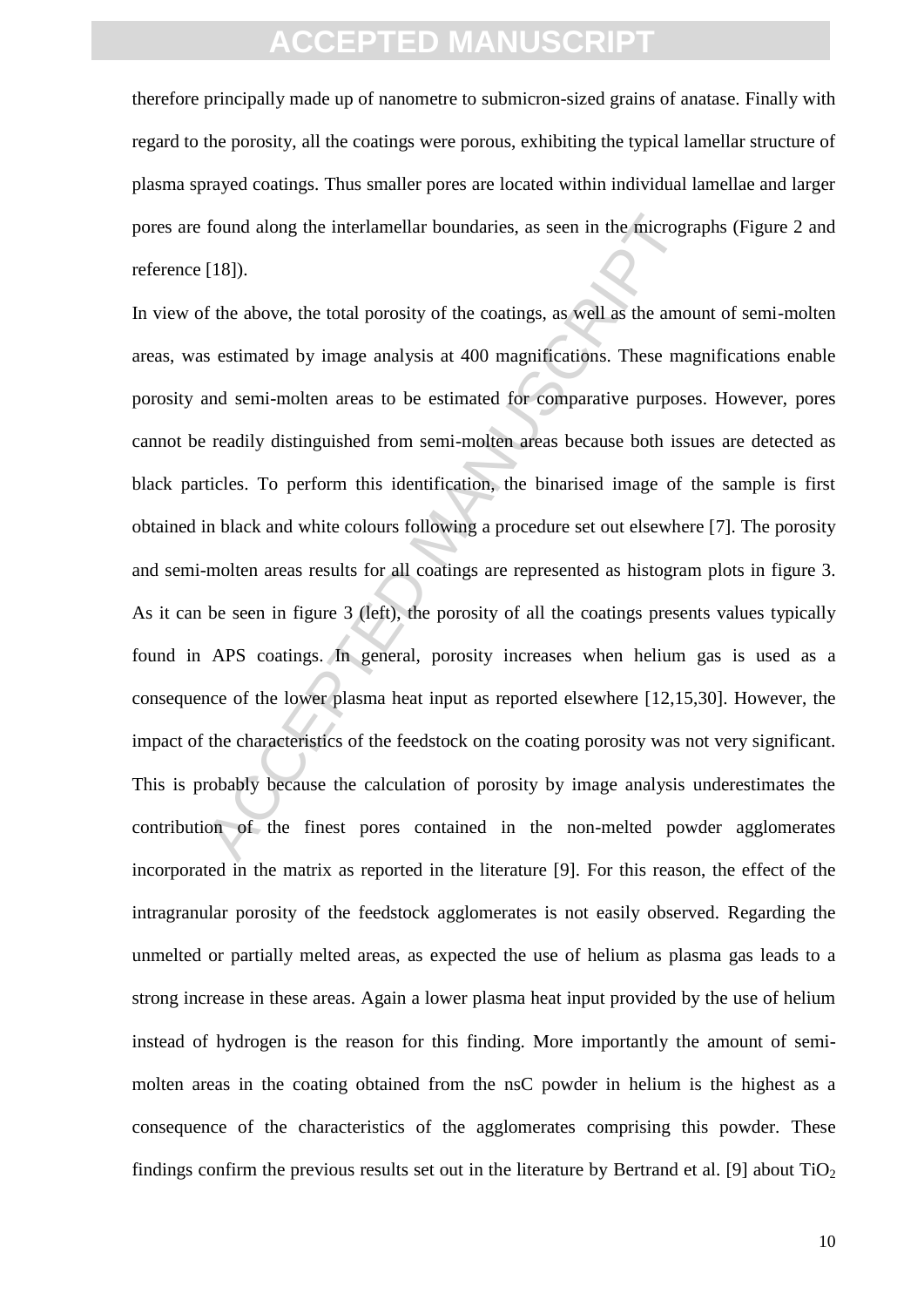coatings obtained from spray-dried powders containing granules of different morphologies and sizes. These authors evidenced that to increase the partially molten regions which are made up of anatase phase, the feedstock has to contain dense and large (higher than 90 μm size) granules, and the plasma heat input has to be low. This is because only the outer surface of the granule is fully melted whereas in the inner part the particle packing remains very similar to the initial one. Additionally, the presence of submicron-sized particles in the feedstock agglomerates can also contribute to the increase of these unmelted and scarcely sintered areas.

nules, and the plasma heat input has to be low. This is because on<br>anule is fully melted whereas in the inner part the particle pace<br>on<br>anule is fully melted whereas in the inner part the particle pace<br>or the initial one. Roghness measurements (Ra parameter) of all the coatings were determined. Small differences between the coatings were observed. The Ra values ranged from  $3.5 \pm 0.3$  um to  $5.7 \pm 0.4$  μm. No correlation between nanometric or submicrometric character of the primary particles comprising the spray-dry feedstock and coating roughness was found. For the sake of example, top-surface micrographs of nC-He coating ( $Ra = 4.9 \pm 0.4 \mu m$ ) and nD-He coating  $(3.8 \pm 0.2 \,\mu\text{m})$  have also been included in figure 2.

The XRD patterns of the coatings were also obtained. In all the cases the coatings were mainly made up of rutile and anatase with minor amounts of Magneli phases as reported elsewhere [31]. Figure 4 shows an example of these patterns given by the nsC coating obtained in hydrogen and helium.

The rutile and anatase content in the coatings were calculated by the Rietveld method as explained above. The major crystalline phase was rutile; the rutile content ranged from 18 to 60 wt%. However for photocatalytic application, anatase is the most important phase. Figure 5 represents the calculated anatase content of all the coatings. On the top of each histogram the anatase crystallite size (in nm) calculated by Rietveld is also detailed. As reported in the literature [12,30] coatings obtained with helium result in much higher amount of anatase phase regardless the feedstock used. Concerning the influence of the starting powder, the nsC feedstock gave rise to the highest amount of anatase due to the higher presence of unmolten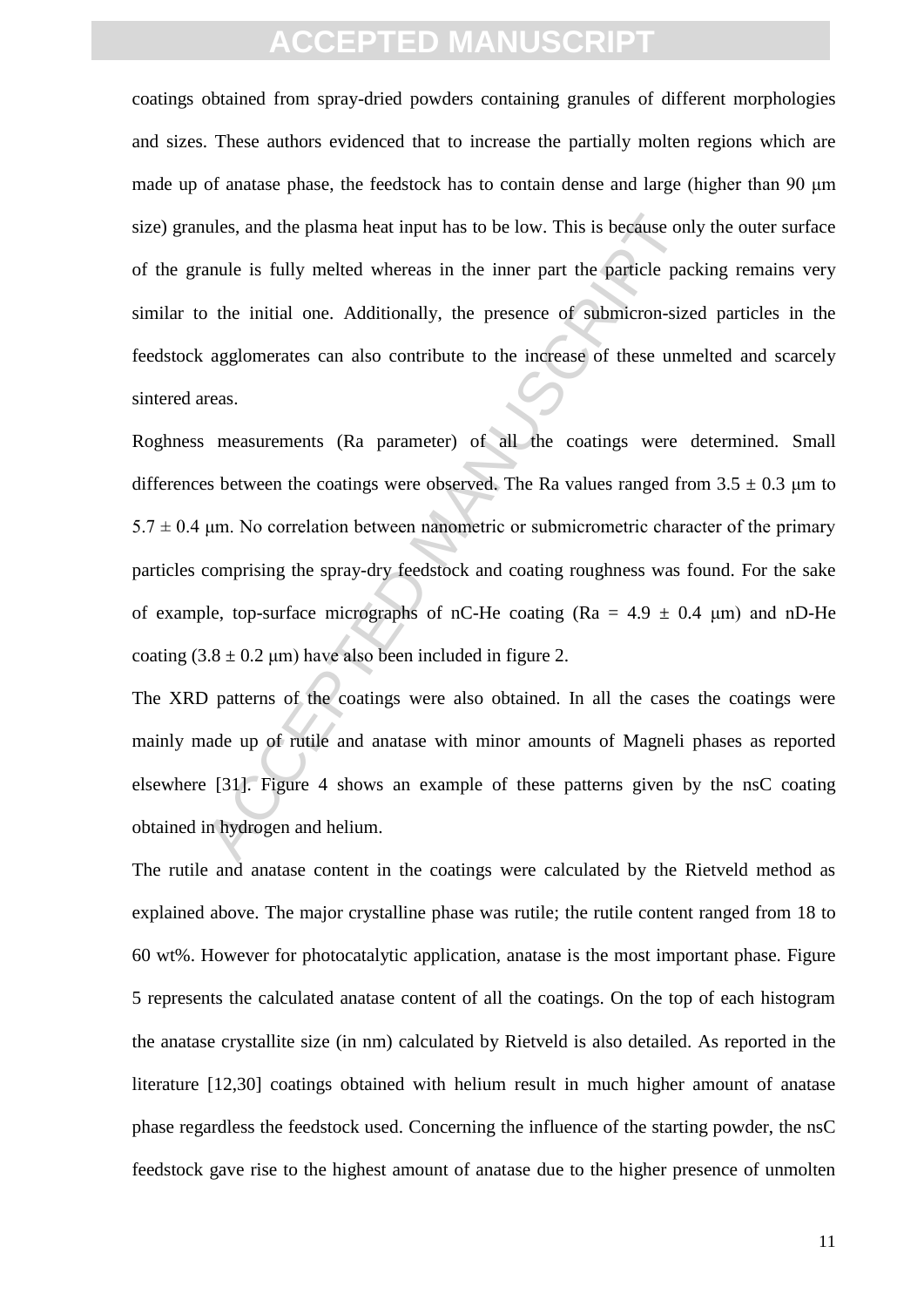If with the presence of non-melted starting agglomerates. In fact wed a good linear fit between the areas of the partially molten zuanatase content. Nevertheless, although some other authors [32] tase is encountered even areas according to figure 3 (right). These findings are in good agreement with the results reported in the literature. In this respect, most of the research on  $TiO<sub>2</sub>$  APS coatings demonstrates that the metastable anatase phase in these coatings is almost exclusively associated with the presence of non-melted starting agglomerates. In fact, some authors [9] have proved a good linear fit between the areas of the partially molten zones in the coating with the anatase content. Nevertheless, although some other authors [32] have showed that some anatase is encountered even when the powder feedstock is purely rutile, the content of anatase achieved in the coating is always lower than that obtained starting from anatase powder. In the present work, a relatively low amount of anatase content has been obtained in the coatings as shown in figure 5. However when plotting the anatase content in the coatings versus the amount of non-molten areas (Figure 6), despite the data scattering observed the finding appears to indicate that the preserved anatase particles in the non-molten areas is the most relevant contribution to the anatase content in the coating. This statement is probably reinforced by the fact that all the plasma spray parameters (except the secondary plasma gas) which can influence the anatase/rutile transition were kept constant throughout the experiments.

Finally, as regards the crystallite size, an increase of anatase crystallite size is observed in all the coatings when using  $H_2$  instead of He as secondary gas. In fact, when hydrogen is used the heat transfer from the plasma to the feed material is enhanced. As a consequence the particles reach more elevated temperature leading to a higher sintering effect. Moreover the crystallite size in the coatings obtained from exclusively nanostructured powders (samples nNN, nD and nC) in helium shows a good agreement with the nanoparticle size determined for the nanopowders comprising these three feedstock as set out above. However the effect of the plasma gas on the anatase crystallite size of the coating obtained from the submicronicnanometric feedstock (sample nsC) is much less evident. In this case, the anatase crystallites forming the submicronic particles are less influenced by the energetic conditions of the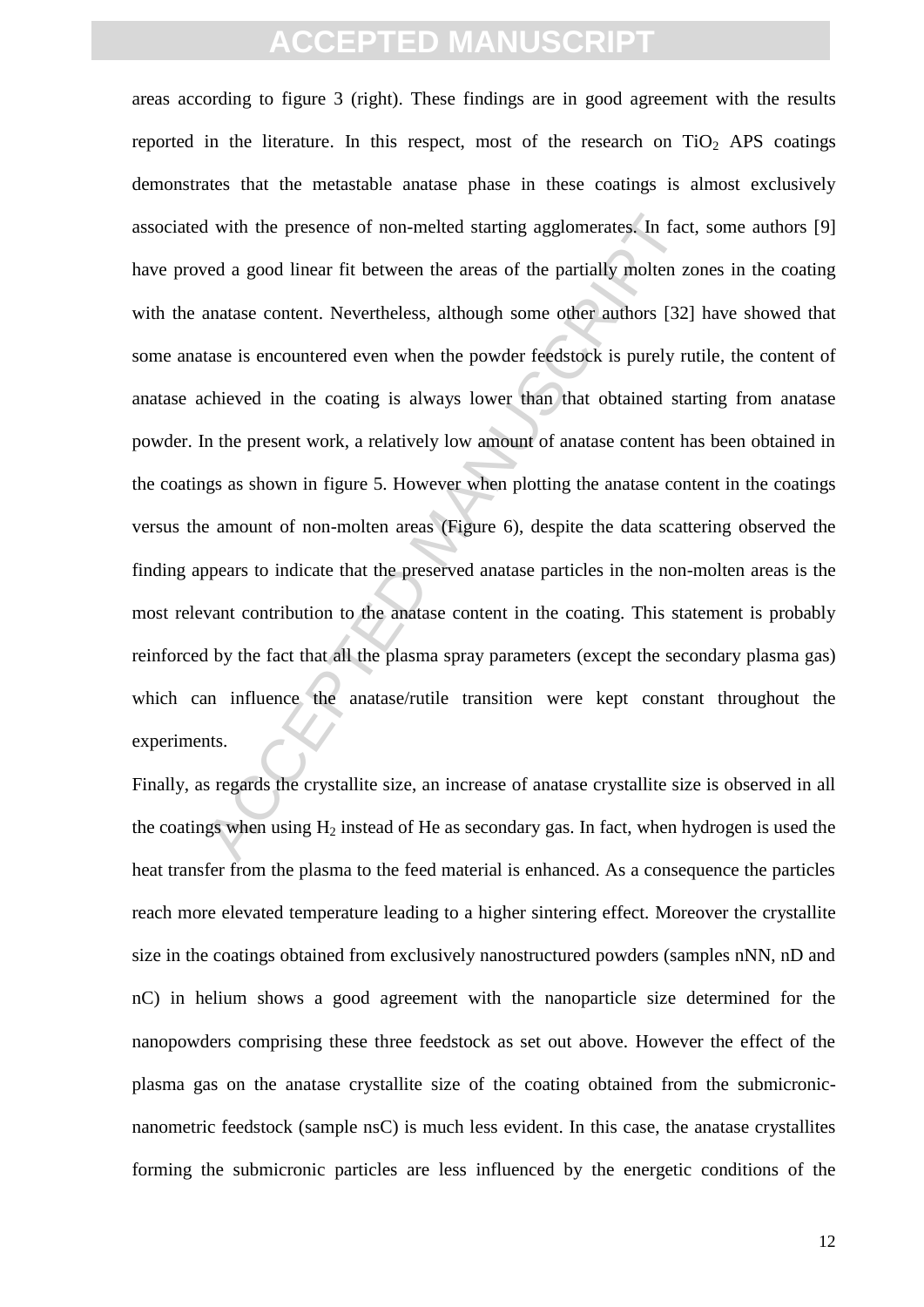plasma gas, probably because these nano-crystallites are more clustered in the submicronsized particle arrangement leading to decreased effective anatase sinterability.

#### **3.3 Photocatalytic activity of the coatings**

The photocatalytic activity of the coatings was determined by measuring the degradation of Methylene Blue (MB) dye in an aqueous solution. Figure 7 shows the variation in MB with irradiation time for the solutions in contact with nsC (helium) coating and with a blank substrate.

Clear differences were found in the concentrations in the solutions, at each irradiation time. A pronounced decrease in concentration is observed for the coated sample whereas blank substrate shows no significant degradation after the UV irradiation. This finding confirms the photocatalytic activity of the tested coating. Similar results were obtained for all the coatings, independently of the feedstock used.

ocatalytic activity of the coatings was determined by measuring<br>
e Blue (MB) dye in an aqueous solution. Figure 7 shows the va<br>
n time for the solutions in contact with nsC (helium) coating<br>
derences were found in the conc The variation in MB concentration with time may be represented using a first-order kinetic equation as previously reported by some of the authors [25]. The constant of photocatalytic activity  $k(h^{-1})$  can be then calculated from the kinetic equation fit. A higher value of k means faster degradation rate of the organic molecule of MB, that is, a higher photocatalytic activity. Rate constants determined from the kinetic model for all coatings are shown in figure 8. In all the cases the correlation coefficients were higher than 0.987 indicating a reasonably good fit of the kinetic model to experimental data. Similar fit was found by some of the authors in the aforementioned previous research [25] with SPS titania coatings, although the values of the constant rates were higher than those observed when using powders as feedstocks.

With the aim to evaluating the magnitude of the photocatalytic effect of these coatings, figure 8 also shows the photocatalytic activity of a sol-gel, TiO<sub>2</sub> commercial photocatalytic coating (Nano-X GmbH, Germany). This coating was applied following the instructions given by the supplier (spraying of the dispersion on the substrate surface and subsequent thermal treatment at 400 ºC). The coating is obtained by spraying two water-based dispersions: an under layer or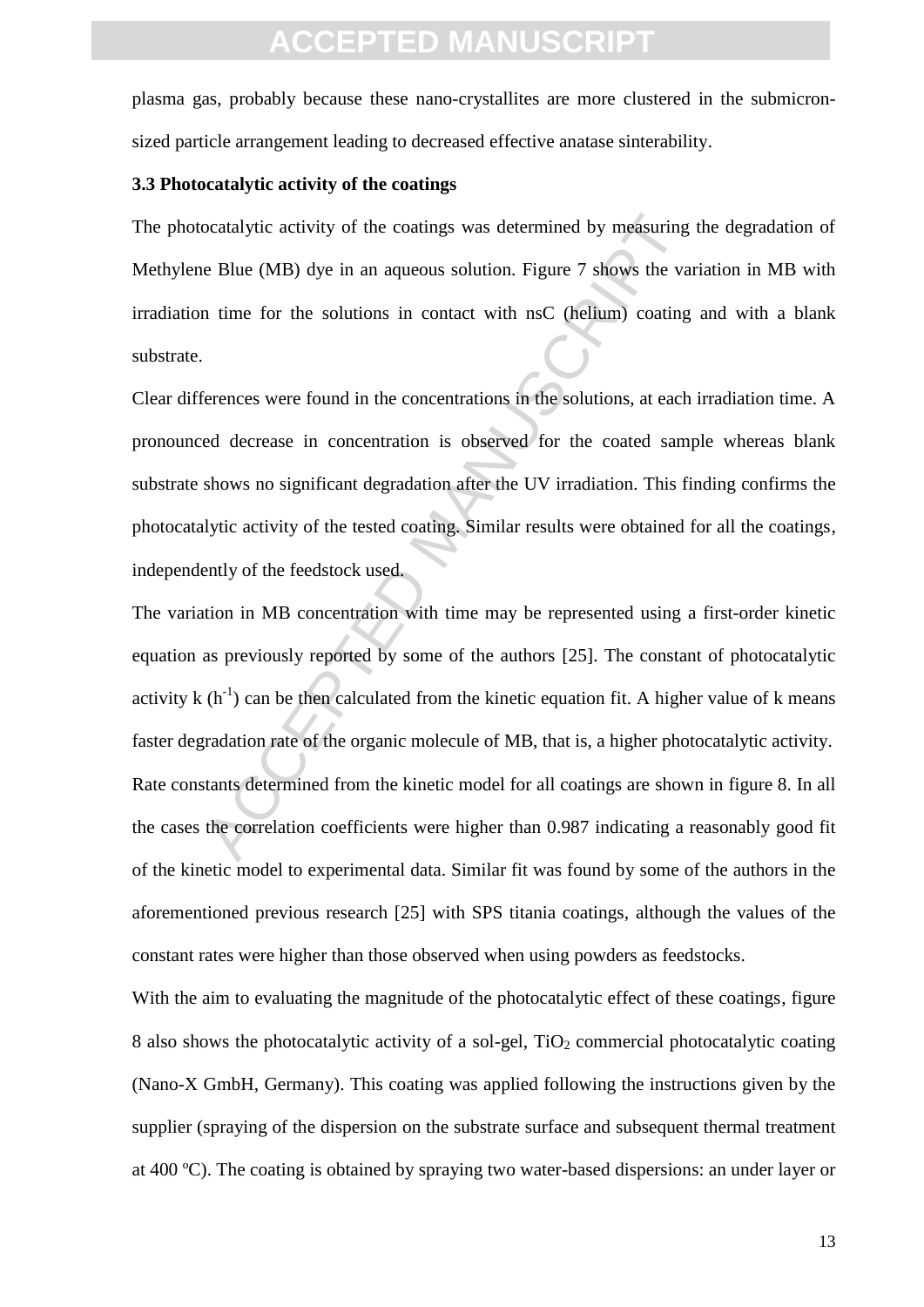primer named x-clean<sup>®</sup> PK 3033 P (SiO<sub>2</sub>-nanocomposite) and a top or functional layer named x-clean<sup>®</sup> PK 3033 F (modified nano-titanium oxide). The final top layer was characterised giving rise to the following information:  $350 \pm 10$  nm thickness, Ra =  $1.0 \pm 0.1$  µm and a microstructure comprising anatase nanocrystals of approximately 40-50 nm size. The FEG-ESEM micrograph of this coating is shown in figure 9 confirming the nanostructured character of the coating. This reference coating was also used in a previous research [25].

cture comprising anatase nanocrystals of approximately 40-50 r<br>incrograph of this coating is shown in figure 9 confirming<br>of the coating. This reference coating was also used in a previous<br>be seen, in general, the photocat As it can be seen, in general, the photocatalytic effect of the APS coatings obtained in this work shows similar values to that of the commercial coating. As expected, for all the feedstocks, the coatings obtained with He display higher photocatalytic activity than those obtained with  $H_2$  as a consequence of the increased amount of preserved anatase phase as set out above. More interestingly the maximum photocatalytic activity was found for the nsC coating which in turn contained the maximum amount of anatase phase. Thus the feedstock obtained by combining nanometric and submicronic particles in the micrometric agglomerates gave rise to coatings with the best photocatalytic performance. This result is of particular relevance since, as set out above, the combination of nanometric-submicronic particles makes the suspension preparation easier (higher solids content with lower viscosity suspensions can be obtained) resulting in highly homogenous, dense and free-flowing spray-dried feedstocks with excellent properties to be plasma sprayed.

Figure 10 plots the value of k versus anatase content of all the obtained coatings. For the sake of comparison the value of the k constant for the blank sample exclusively associated with a photolysis effect (there is not photocatalytic activity) is also included. As it can be seen, although the data show significant scattering, the photocatalytic activity of the coatings in the MB conversion correlates with the anatase phase content. This finding is consistent with most of previous research [13,29,30]. Hence, higher anatase phase content results in faster degradation of MB. As also previously reported [13] the anatase fraction was more dominant factor than the anatase crystallite size. This statement is confirmed by the fact that the coating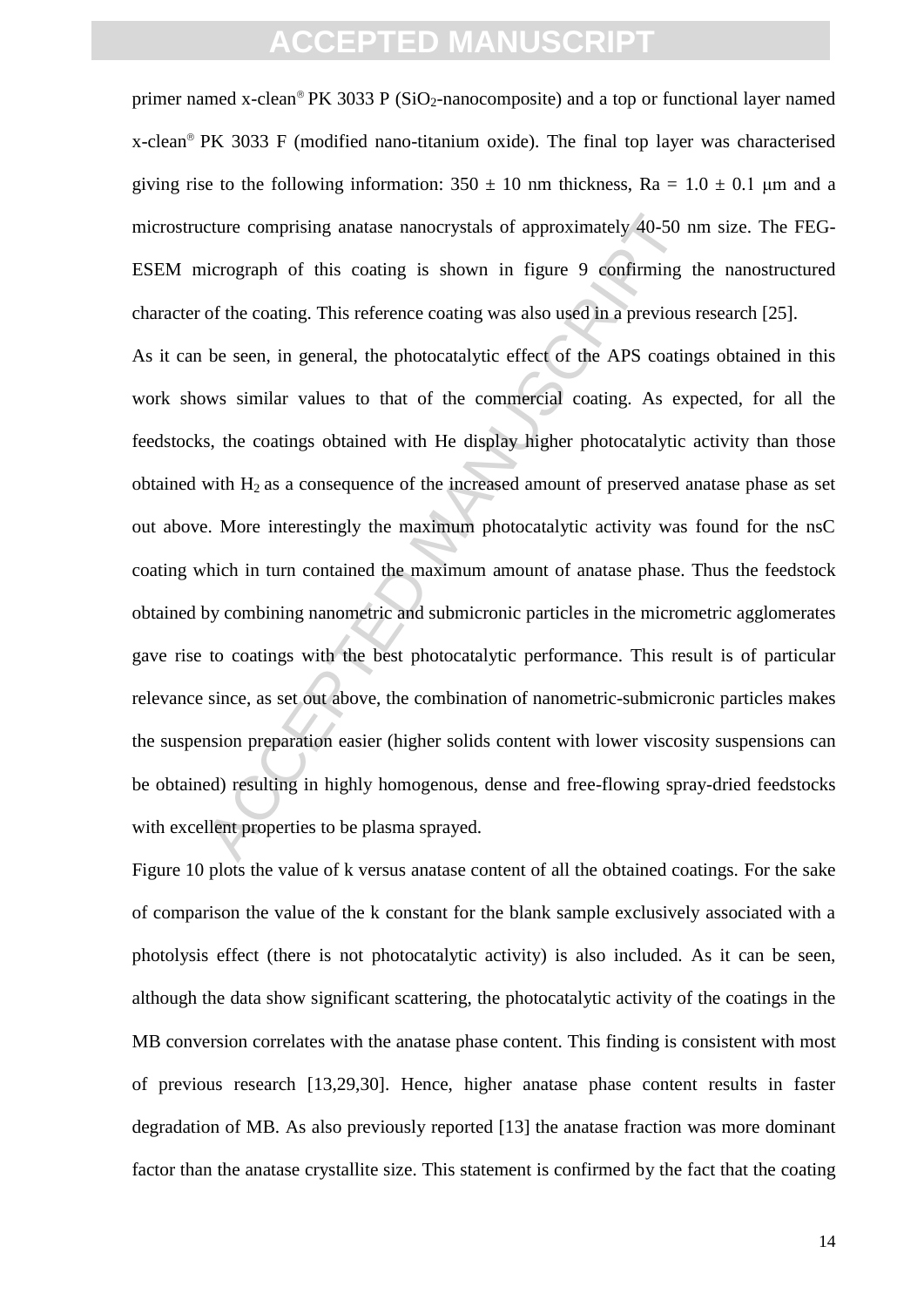with the highest photocatalytic activity (sample nsC in helium) at the same time shows a higher crystallite size. In addition, figure 9 demonstrates the presence of an anatase content threshold for MB effective degradation. Hence for anatase content lower than 10 wt%, although the photocatalytic degradation is between 5-7 times faster than the photolysis effect (k constant values 5-7 times higher than that of the blank sample), the k value is almost constant throughout this anatase content range. However the k value significantly increases for anatase content exceeding this threshold. The presence of an anatase content threshold was previously reported in the literature [29] however the value of the threshold significantly differed from the value obtained here since the coatings and the photocatalytic test used were completely different.

the photocatalytic degradation is between 5-7 times faster than the photocatalytic degradation is between 5-7 times faster than the throughout this anatase content range. However the k value signe exponent exceeding this t On the other hand the lack of a correlation between photocatalytic activity and anatase content has also been reported in the literature. In a recent research by some of the authors [25] this unsuitable correlation was, in some extent, attributed to the fact that the amount of anatase phase determined by XRD does not suitably represent the amount of anatase phase onto the surface of the coating. The influence of others factors such as porosity or surface activity (hydroxylation or other adsorbed species) of the coating have been also reported but not scientifically proved [12,33]. In fact other authors have shown the photocatalytic activity of SPS titania coatings mainly made up of rutile [34]. These reasons together with the fact that the photocatalytic activity of  $TiO<sub>2</sub>$  APS coatings shows relatively good values make it necessary to carry out further research so as to clarify the contribution of other factors rather than the anatase phase content in the coating.

#### **4. CONCLUSIONS**

This study compares the microstructure and photocatalytic activity of APS coatings obtained from different powders: two nanostructured  $TiO<sub>2</sub>$  powders produced by spray drying of two TiO<sup>2</sup> nanosuspensions with different solids contents, one spray-dried powder obtained from a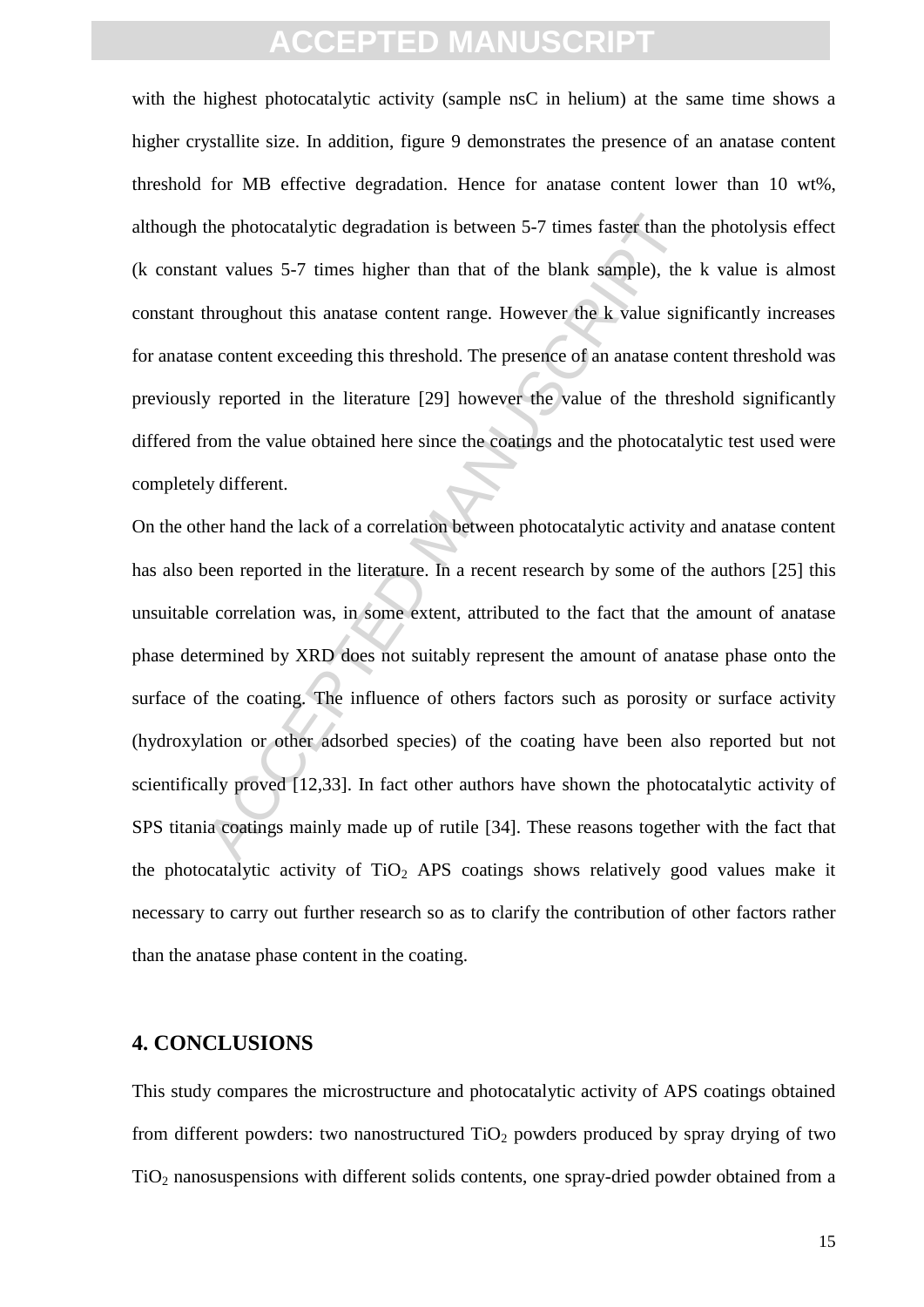suspension comprising a mixture of submicronic and nanometric  $TiO<sub>2</sub>$  particles and, finally, one commercial, nanostructured,  $TiO<sub>2</sub>$  spray-dried powder.

Despite the differences observed in the four powders studied, in general, all the samples exhibit adequate characteristics in terms of granule bulk density and powder flowability so as to be used as APS powders. In particular, the use of a suspension containing two particle size distributions (submicron- and nano-sized particles) leads to a spray-dried powder with the best density and flowability to be used as APS feedstock.

dequate characteristics in terms of granule bulk density and powds<br>
as APS powders. In particular, the use of a suspension containin<br>
ons (submicron- and nano-sized particles) leads to a spray-drie<br>
ity and flowability to Moreover all coatings displayed a bimodal microstructure with partially molten agglomerates that retained the initial nanostructure of the feedstock surrounded by a fully molten matrix. In all the cases the coatings were mainly made up of rutile (18-60 wt%) and anatase (2.2-18 wt%). It has been shown that the preserved anatase particles in the non-molten areas are the most relevant contribution to the anatase content in the final coatings. As expected, coating porosity as well as partially molten areas proportion increase when helium is used instead of hydrogen as plasma secondary gas, as a consequence of the lower plasma heat input. However, the impact of the characteristics of the feedstock on the coating porosity was not so significant. On the contrary an increase in the anatase crystallite size is observed in all the coatings when using  $H_2$  instead of He. This is a consequence of the higher sintering effect provided by the hydrogen plasma. The feedstock obtained from a mixture of submicronic and nanometric particles leads to higher amount of unmolten areas and consequently to higher content of anatase phase due to the characteristics of the agglomerates forming this feedstock (high density and large size) as well as to the reduced sinterability of the submicron-sized particles.

The photocatalytic activity of the coatings was determined by measuring the degradation of Methylene Blue (MB) dye in an aqueous solution. A reasonably good fit of a first-order kinetic model to experimental data was found for all the coatings. Values of the kinetic constant display a similar magnitude to that of a commercial sol-gel coating. Although a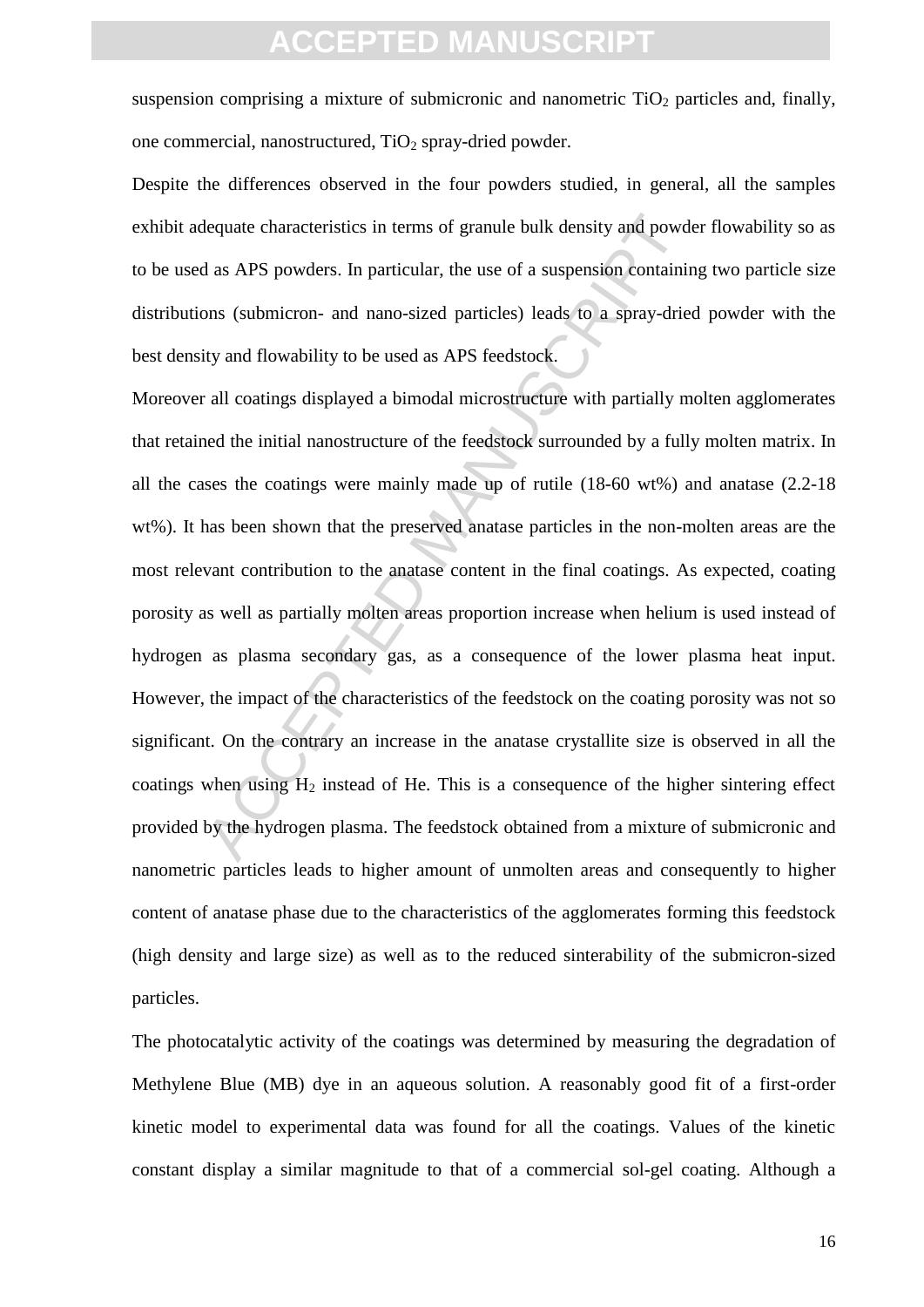direct correlation between anatase content and photocatalytic activity was found, the significant data scattering observed, along with the existence of an anatase content threshold for photocatalytic MB degradation indicate the contribution of other factors apart from the anatase content in the coatings. The coatings obtained from the submicronic-nanometric feedstock resulted in the best photocatalytic performance.

#### **Acknowledgements**

content in the coatings. The coatings obtained from the subm<br>resulted in the best photocatalytic performance.<br> **Pledgements**<br>
A has been supported by the Spanish Ministry of Science and In<br>
9-14144-C03 and PID-600200-2009-This work has been supported by the Spanish Ministry of Science and Innovation (projects MAT2009-14144-C03 and PID-600200-2009-5), and the Institute of Small and Medium-sized Enterprise (IMPIVA) of the Autonomous Government of Valencia through the European Social Fund (ESF) Operational Programme for the Valencia Region 2007-2013 and a Complementary Action (ACOMP/2009/221).

### **REFERENCES**

- 1. M.A. Henderson. *Surf. Sci. Rep.* 66 (2011) 185-297.
- 2. Z. Yi, J. Li, W. Wei, J. Wang, S.W. Lee. *Ceram. Int.* 34 (2008) 351-357.
- 3. G. Bolelli, V. Cannillo, R. Gadow, A. Killinger, L. Lusvarghi, J. Rauch. *Surf. Coat. Technol.* 203 (2009) 1722-1732.
- 4. L. Pawlowski. *Surf. Coat. Technol.* 203 (2009) 2807-2829.
- 5. A. Killinger, R. Gadow, G. Mauer, A. Guinard, R. Vaβen, D. Stöver. *J. Therm. Spray Technol.* 20 (2011) 677-695.
- 6. P. Fauchais, G. Montavon, R.S. Lima, B.R. Marple. *J. Phys. D: Appl. Phys.* 44 093001 doi:10.1088/0022-3727/44/9/093001.
- 7. E. Sánchez, A. Moreno, M. Vicent, M.D. Salvador, V. Bonache, E. Klyatskina, I. Santacruz, R. Moreno. *Surf. Coat. Technol.* 205 (2010) 987-992.
- 8. A. Moign, A. Vardelle, N. J. Themelis, J. G. Legoux. *Surf. Coat. Technol.* 205 (2010) 668-673.
- 9. G. Bertrand, N. Berger-Keller, C. Meunier, C. Coddet. *Surf. Coat. Technol.* 200 (2006) 5013-5019.
- 10. F.L. Toma, D. Sokolov, G. Bertrand, D. Klein, C. Coddet, C. Meunier. *J. Therm. Spray Technol.* 15 (2006) 576-581.
- 11. N. Dejang, A. Watcharapasorn, S. Wirojupatump, P. Niranatlumpong, S. Jiansirisomboon. *Surf. Coat. Tech.* 204 (2010) 1651-1657.
- 12. F.L. Toma, N. Keller, G. Bertrand, D. Klein, C. Coddet. *Int. J. Photoener.* 5 (2003) 141- 145.
- 13. Ch. Lee, H. Choi, Ch. Lee, H. Kim. *Surf. Coat. Tech.* 173 (2003) 192-200.
- 14. J.R. Colmenares-Angulo, V. Cannillo, L. Lusvarghi, A. Sola, S. Sampath. *J. Mater. Sci.* 44 (2009) 2276-2287.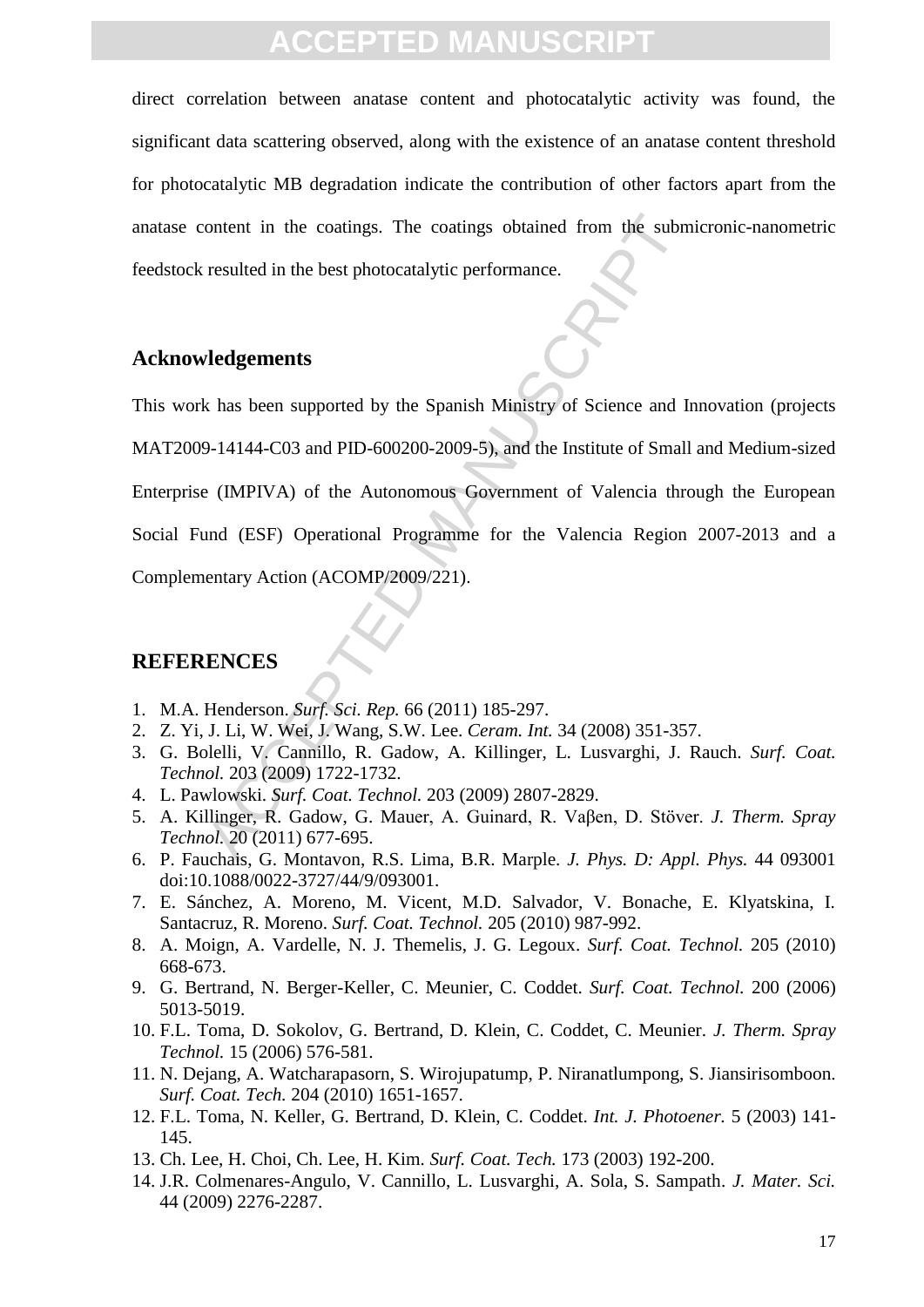- 15. N. Berger-Keller, G. Bertrand, C. Filiare, C. Meunier, C. Coddet. *Surf. Coat. Technol.* 168 (2003) 281-290.
- 16. T. Ohno, K. Sarukawa, K. Tokieda, M. Matsumura. *J. Catal.* 203 (2001) 182-186.
- 17. M. Vicent, E. Sánchez, I. Santacruz, R. Moreno. *J. Eur. Ceram. Soc.* 31 (2011) 1413- 1419.
- 18. M. Vicent, E. Sánchez, A. Moreno, R. Moreno. *J. Eur. Ceram. Soc.* 32 (2012) 185-194.
- 19. T. Molina, M. Vicent, E. Sánchez, R. Moreno. *Mater. Res. Bull.* 47 (2012) 2469–2474.
- blina, M. Vicent, E. Sánchez, R. Moreno. *Mater. Res. Bull.* 47 (20 mnorós, A. Blasco, J.E. Enrique, F. Negre. *Bol. Soc. Esp. Ceram.*<br>inchez, V. Cantavella, E. Bannier, M.D. Salvador, E. Klyas<br>poha, A. Boccaccini. J. Ther 20. J.L. Amorós, A. Blasco, J.E. Enrique, F. Negre. *Bol. Soc. Esp. Ceram. Vidr.* 26 (1987) 31- 37.
- 21. E. Sánchez, V. Cantavella, E. Bannier, M.D. Salvador, E. Klyastkina, J. Morgiel, J.Grzonka, A. Boccaccini. *J. Therm. Spray Technol.* 17 (2008) 329-337.
- 22. C. Delbos, J. Fazilleau, V. Rat, J F. Coudert, P. Fauchais, B. Pateyron. *Plasma Chem. Plasma P.* 26 (2006) 371–391.
- 23. R. E. Young (Ed.). The Rietveld method. University press, Oxford, 1996.
- 24. H.M. Rietveld*. J. Appl. Crystal.* 2 (1969) 65-71.
- 25. E. Bannier, G. Darut, E. Sanchez, A. Denoirjean, M.C. Bordes, M.D. Salvador, E. Rayón, H. Ageorges. *Surf. Coat. Technol.* 206 (2011) 378-386.
- 26. F. Negre, E. Sánchez in: V.E. Henkes, G.Y. Onoda, W.M. Carty (Eds.). Science of Whitewares. American Ceramic Society, Ohio, 169-181, 1996.
- 27. X.Q. Cao, R. Vassen, S. Schwartz, W. Jungen, F. Tietz, D. Stöever. *J. Eur. Ceram. Soc.* 20 (2000) 2433-2439.
- 28. P. Fauchais, G. Montavon, G. Bertrand. *J. Therm. Spray Technol.* 19 (2010) 56-80.
- 29. F.L. Toma, L.M. Berger, D. Jaquet, D. Wicky, I. Villaluenga, Y.R. de Miguel, J.S. Lindeløv. *Surf. Coat. Technol.* 203 (2009) 2150-2156.
- 30. X.Y. Wang, Z. Liu, H. Liao, D. Klein, C. Coddet. *Thin Solid Films* 451-452 (2004) 37-42.
- 31. R.S. Lima, B.R. Marple. *Surf. Coat. Technol.* 200 (2006) 3428-3437.
- 32. H. Podlesak, L. Pawlowski, J. Laurenys, R. Jaworski, T. Lampke. *Surf. Coat. Technol*. 202 (2008) 3723-3731.
- 33. F.L. Toma, G. Bertrand, S. Begin, C. Meunier, O. Barrers, D. Klein, C. Coddet. *Appl. Catal. B-Environ.* 68 (2006) 74-84.
- 34. S. Kozerski, F.L. Toma, L. Pawlowski, B. Leupolt, L. Latka, L.M. Berger. *Surf. Coat. Technol.* 205 (2010) 980-986.

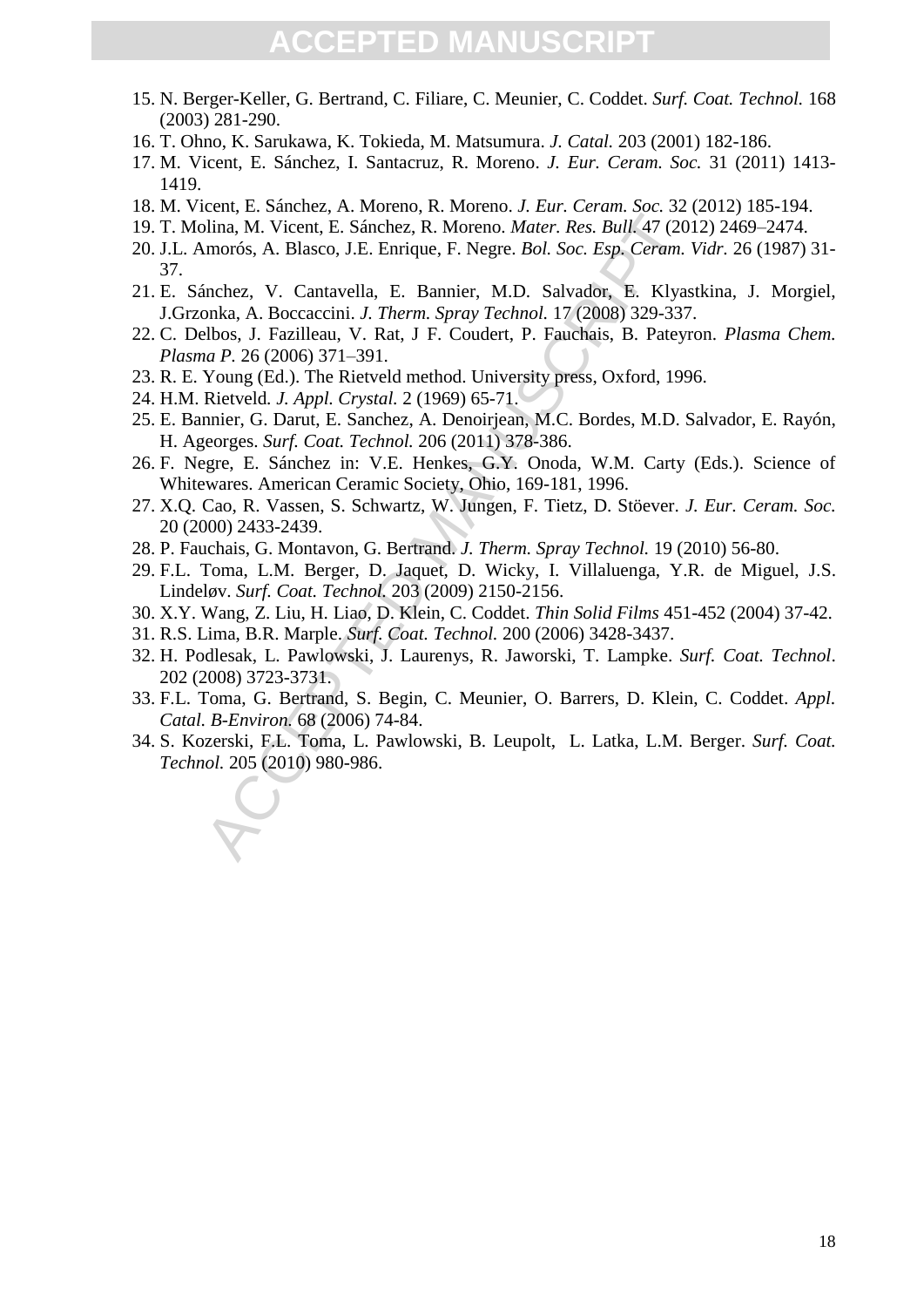### **TABLES**

| <b>Secondary</b><br>plasma<br>gas                                                                                                                                              | Ar<br>(slpm)    | H <sub>2</sub><br>(slpm) | He<br>(slpm) | $^{(1)}$<br>(A) | $^{(2)}$ d<br>(m) | (3) <sub>V</sub><br>(m/s) | $\mathbf{H}^{(4)}$<br>(MJ/kg) |  |  |  |  |
|--------------------------------------------------------------------------------------------------------------------------------------------------------------------------------|-----------------|--------------------------|--------------|-----------------|-------------------|---------------------------|-------------------------------|--|--|--|--|
| H <sub>2</sub>                                                                                                                                                                 | $\overline{38}$ | 14                       | $---$        | 600             | 0.12              | $\mathbf{1}$              | $26 \pm 2$                    |  |  |  |  |
| He                                                                                                                                                                             | 40              | $---$                    | 20           | 600             | 0.12              | 1                         | $12\pm1$                      |  |  |  |  |
| slpm = standard litre per minute, <sup>(1)</sup> I = arc intensity, <sup>(2)</sup> d = spraying distance, <sup>(3)</sup> v = spraying<br>velocity, $^{(4)}\Delta H$ = enthalpy |                 |                          |              |                 |                   |                           |                               |  |  |  |  |
|                                                                                                                                                                                |                 |                          |              |                 |                   |                           |                               |  |  |  |  |
|                                                                                                                                                                                |                 |                          |              |                 |                   |                           |                               |  |  |  |  |
|                                                                                                                                                                                |                 |                          |              |                 |                   |                           |                               |  |  |  |  |
|                                                                                                                                                                                |                 |                          |              |                 |                   |                           |                               |  |  |  |  |
|                                                                                                                                                                                |                 |                          |              |                 |                   |                           |                               |  |  |  |  |
|                                                                                                                                                                                |                 |                          |              |                 |                   |                           |                               |  |  |  |  |
|                                                                                                                                                                                |                 |                          |              |                 |                   |                           |                               |  |  |  |  |
|                                                                                                                                                                                |                 |                          |              |                 |                   |                           |                               |  |  |  |  |
|                                                                                                                                                                                |                 |                          |              |                 |                   |                           |                               |  |  |  |  |
|                                                                                                                                                                                |                 |                          |              |                 |                   |                           |                               |  |  |  |  |
|                                                                                                                                                                                |                 |                          |              |                 |                   |                           |                               |  |  |  |  |

**Table I. Main plasma spraying parameters used in the experiments**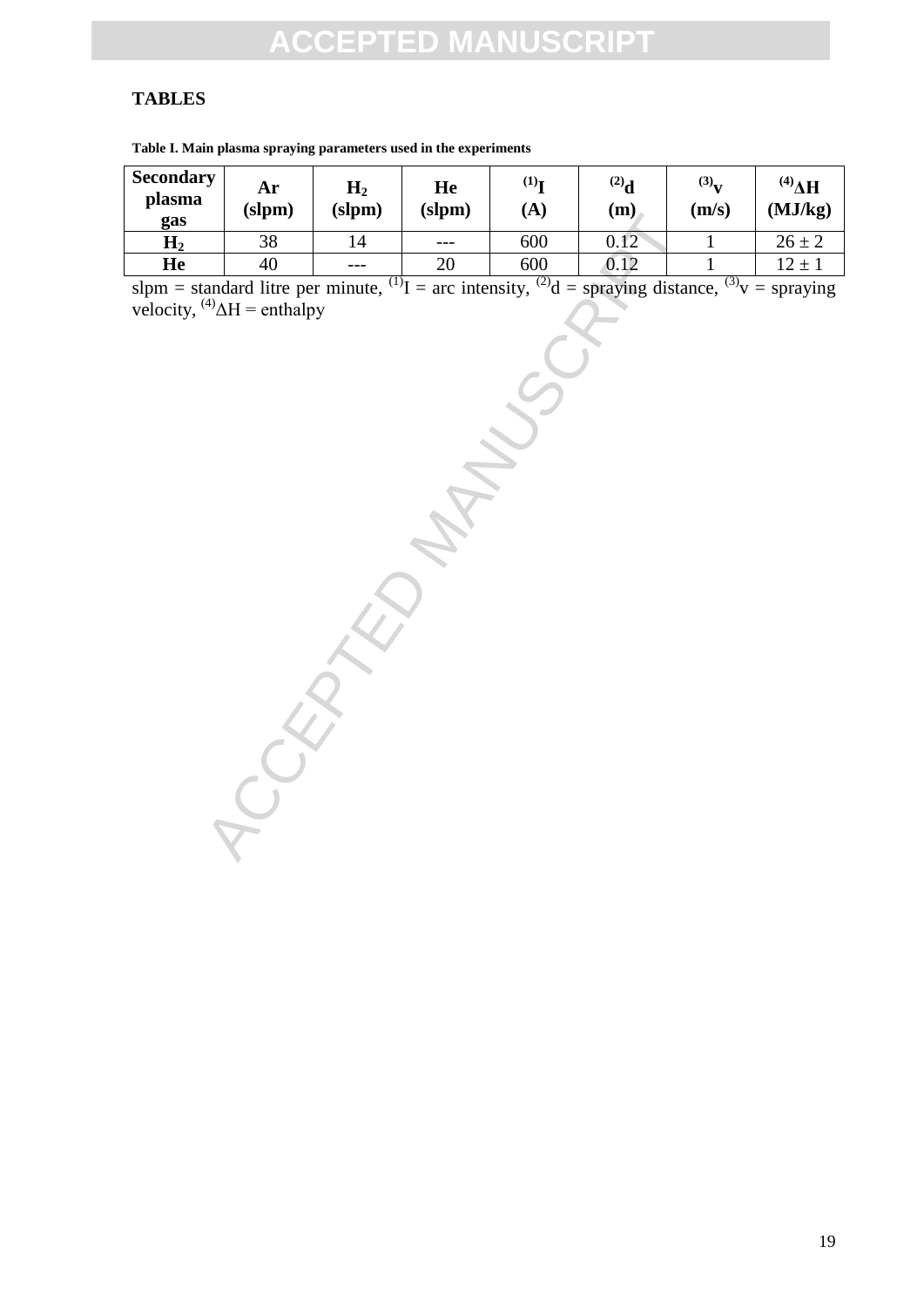# **TED M**

| <b>Feedstock characteristic</b> | nNN             | nD              | nC             | nSC             |
|---------------------------------|-----------------|-----------------|----------------|-----------------|
| $D_{10}$ (µm)                   | 13              | 32              | 35             | 32              |
| $D_{50}$ (µm)                   | 30              | 76              | 63             |                 |
| $D_{90}$ (µm)                   | 59              | 135             | 100            | 148             |
| Granule bulk density $(kg/m3)$  | $1250 \pm 10$   | $1870 \pm 14$   | $1630 \pm 12$  | $2080 \pm 16$   |
| <b>Hausner</b> ratio            | $1.18 \pm 0.04$ | $1.20 \pm 0.03$ | $.12 \pm 0.03$ | $1.11 \pm 0.03$ |

**Table II. Main powder characteristics of the four spray-dried feedstocks studied in this work**

bulk density (kg/m<sup>3</sup>)  $1250 \pm 10$   $1870 \pm 14$   $1630 \pm 1$ <br>
Hausner ratio  $1.18 \pm 0.04$   $1.20 \pm 0.03$   $1.12 \pm 0.0$ <br>  $1.12 \pm 0.04$   $1.20 \pm 0.03$   $1.12 \pm 0.04$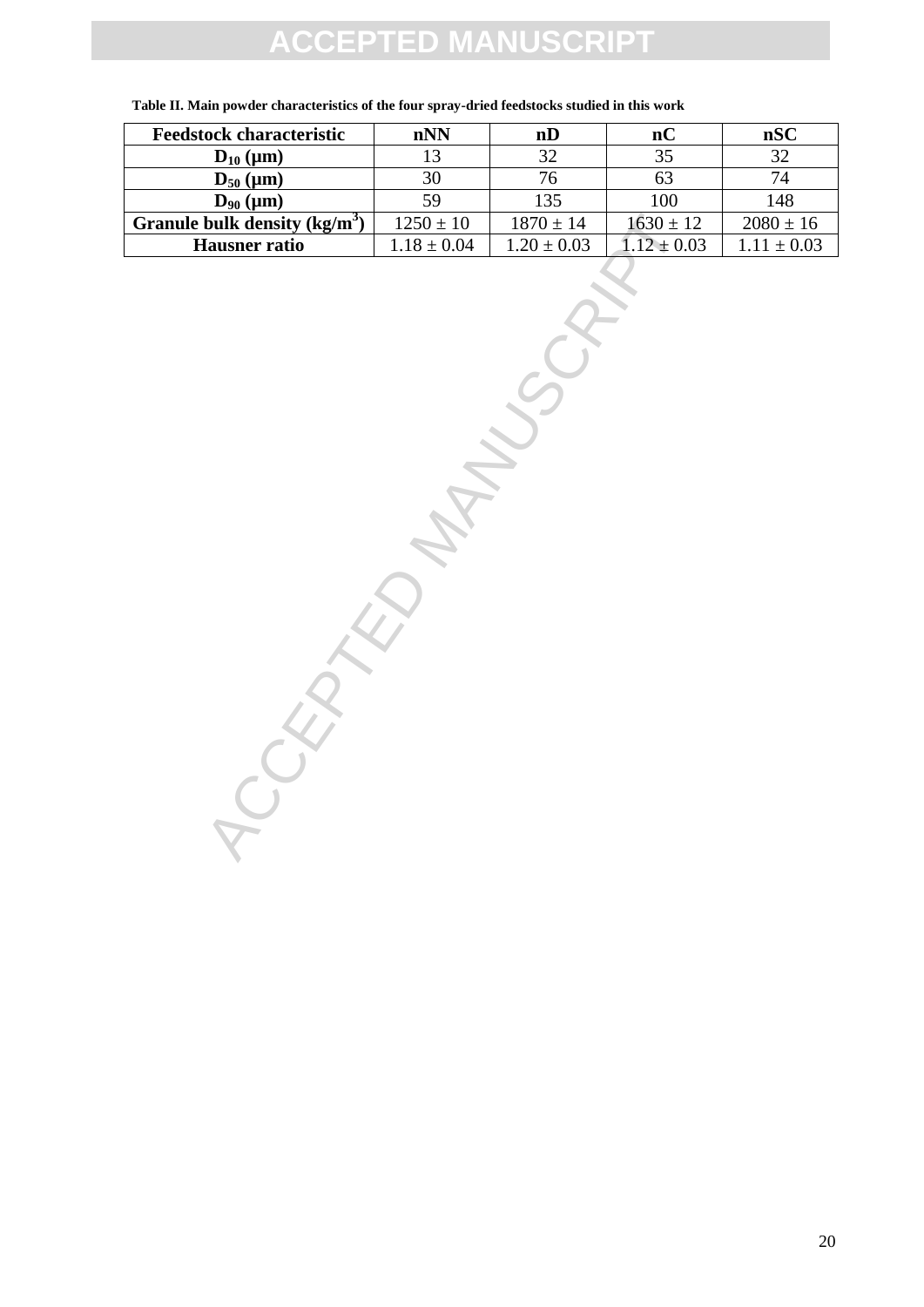#### **FIGURE CAPTIONS**

**Figure 1.** FEG-ESEM micrographs at two magnifications of two studied spray-dried feedstock (nNN and nsC)

**Figure 2.** Cross section and two top-surface SEM micrographs of coatings obtained with He as secondary gas

**Figure 3.** Total porosity (left) and amount of semi-molten areas (right) for the coatings obtained from the four feedstock (nNN, nD, nC and nsC) with the two plasma gases ( $H_2$  and He)

**Figure 4.** XRD pattern of the nsC coatings obtained with  $H_2$  and He

Cross section and two top-surface SEM micrographs of coatings c<br>gas<br>as<br>fotal porosity (left) and amount of semi-molten areas (right) for the coedstock (nNN, nD, nC and nsC) with the two plasma gases (H<sub>2</sub> and He)<br>XRD patt Figure 5. Calculated anatase content (wt%) determined by XRD for the coatings obtained from the four feedstock (nNN, nD, nC and nsC) with the two plasma gases ( $H_2$  and He). Anatase crystallite size (in nm) is shown on the top of each bar

**Figure 6.** Plot of anatase content (wt%) versus unmelted areas (%) evaluated from image analysis

**Figure 7.** Variation of MB concentration with UV irradiation time for solutions in contact with nsC (helium) coating and with a blank sample

**Figure 8.** Photocatalytic activity rate constants (k values) of all the coatings obtained. The k value of a sol-gel, commercial  $TiO<sub>2</sub>$  coating is also shown

**Figure 9.** Cross section of the commercial, sol-gel TiO<sub>2</sub> coating

Figure 10. Correlation between anatase content (wt%) and photocatalytic constant (k) for all the studied coatings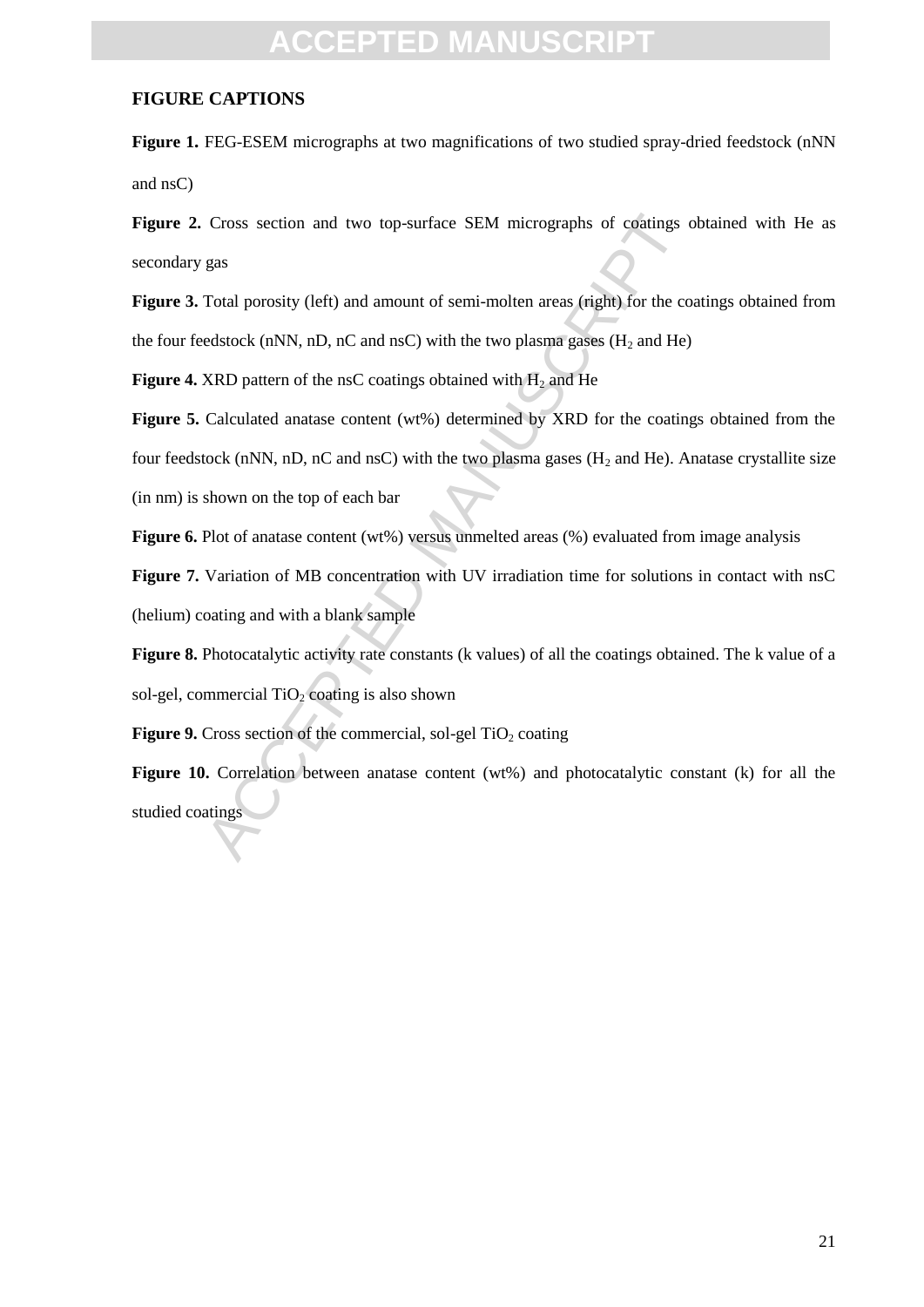### **FIGURES**



22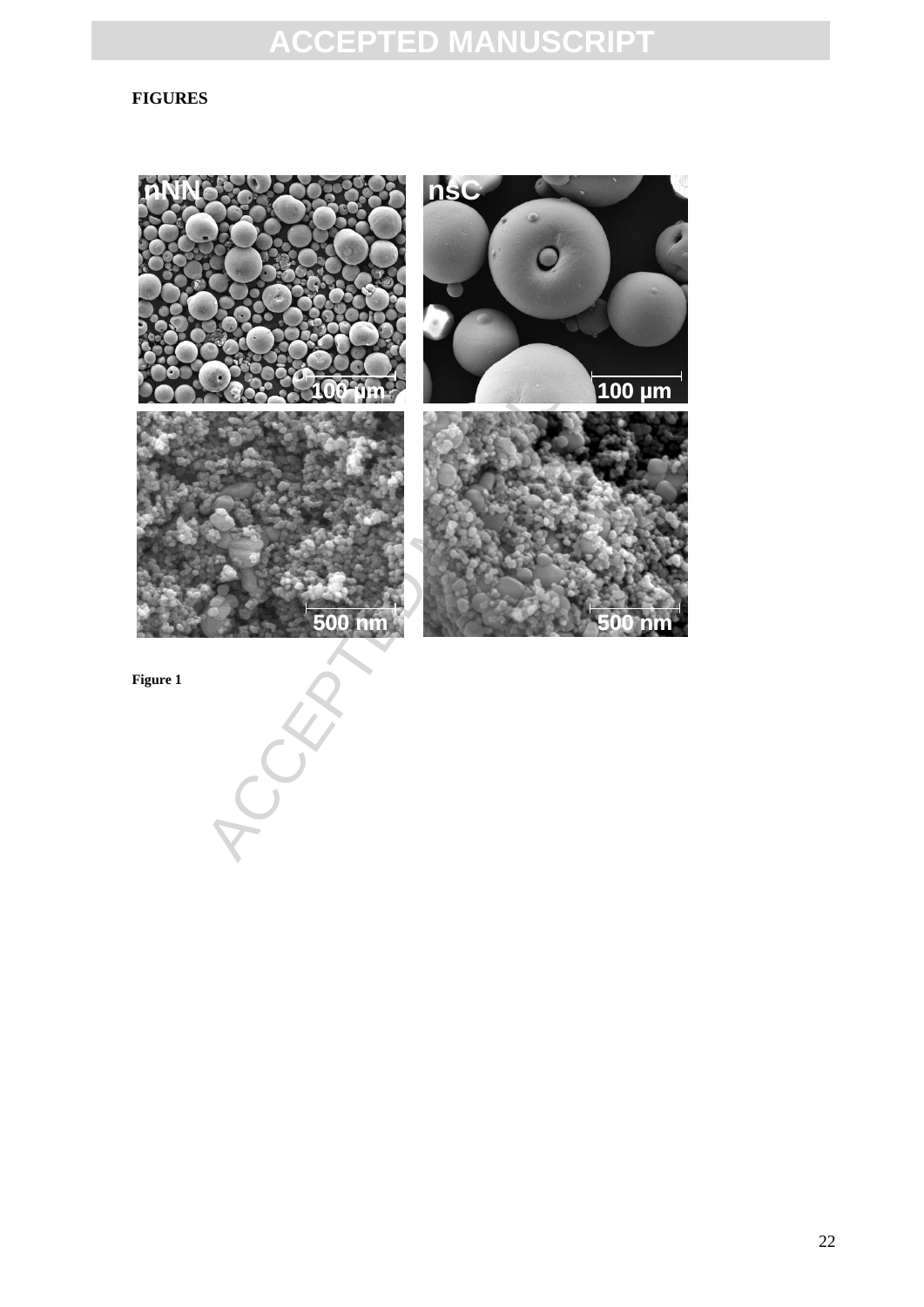

**Figure 2**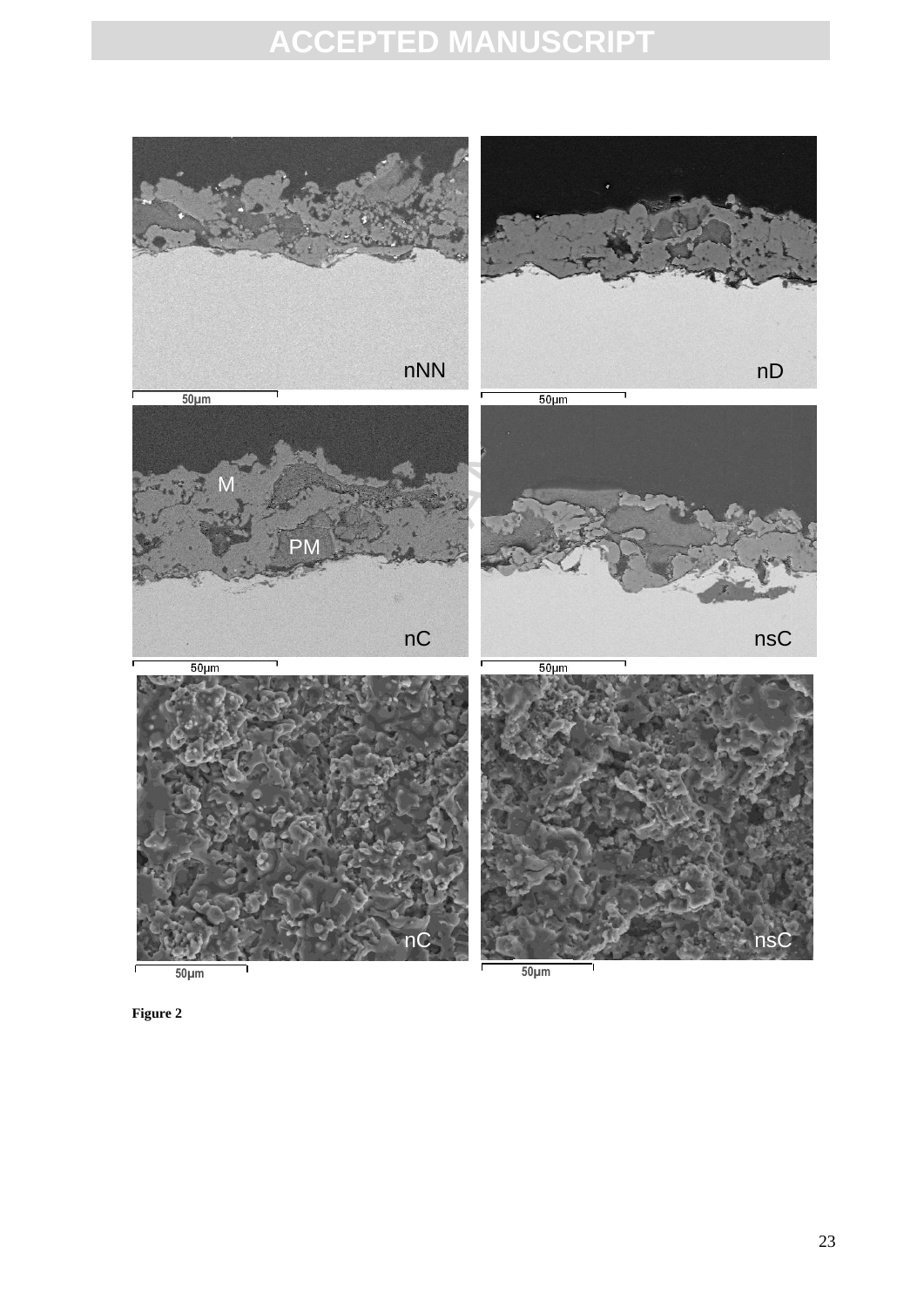



ACCEPTED MANUSCRIPT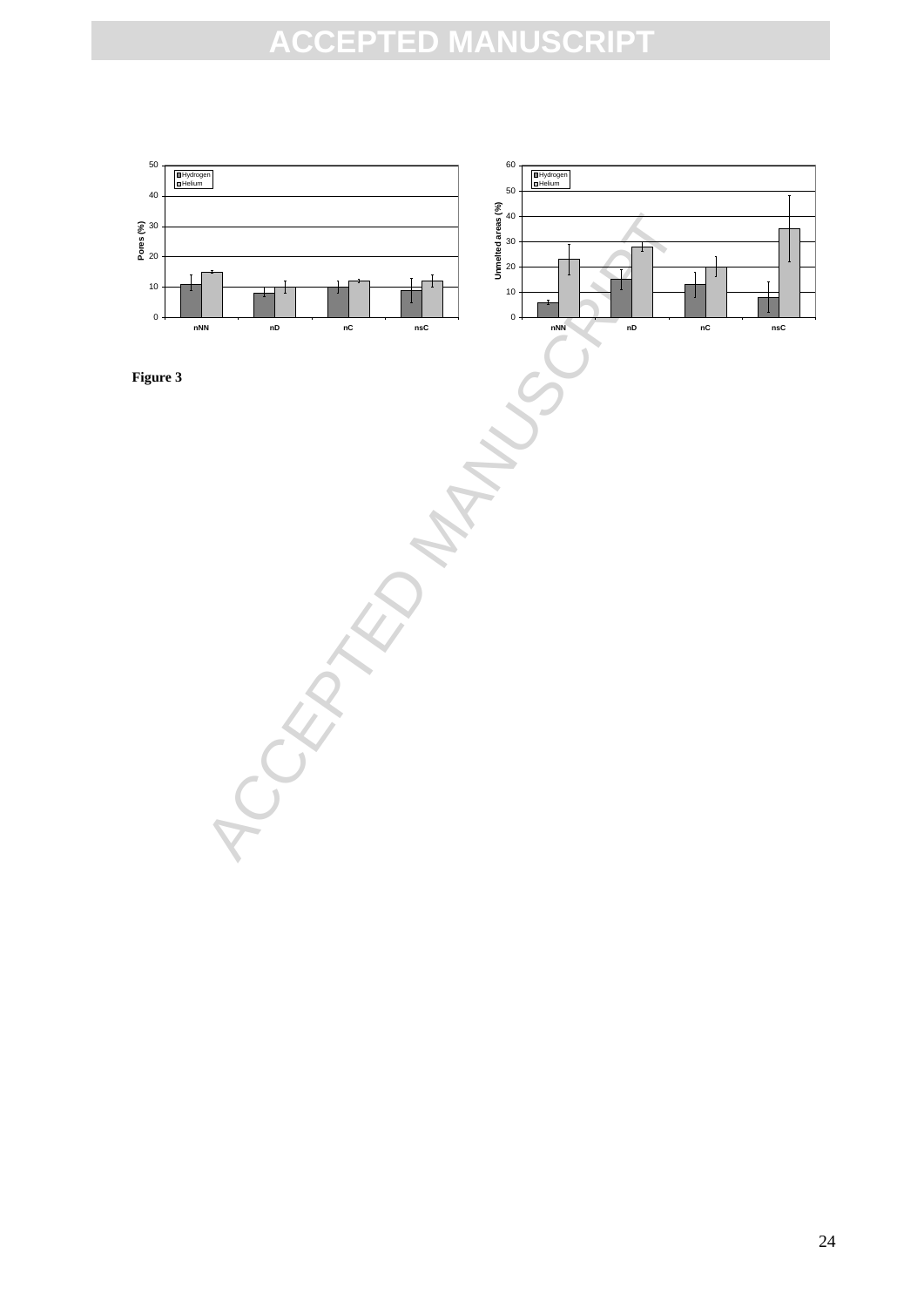

25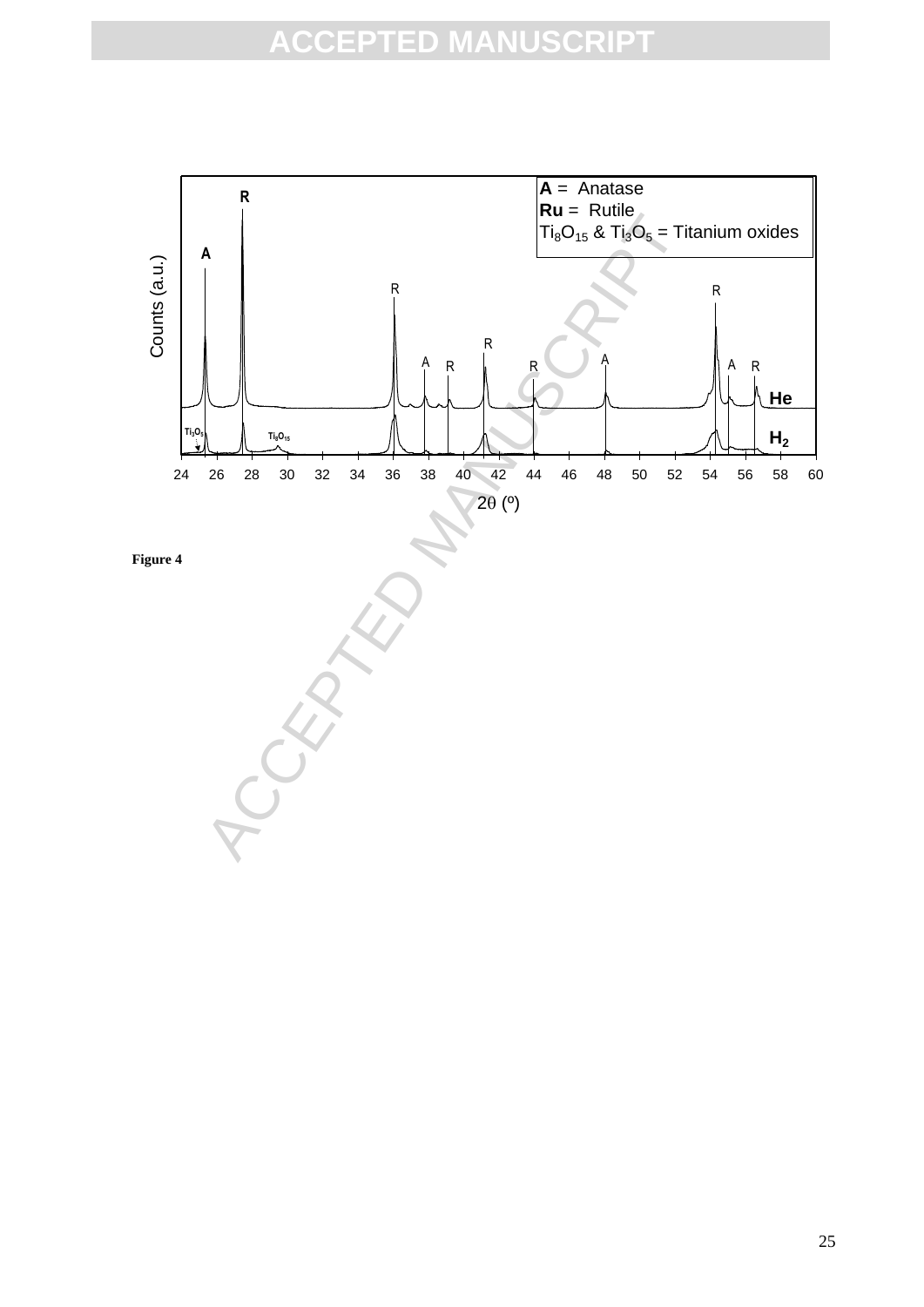

**Figure 5**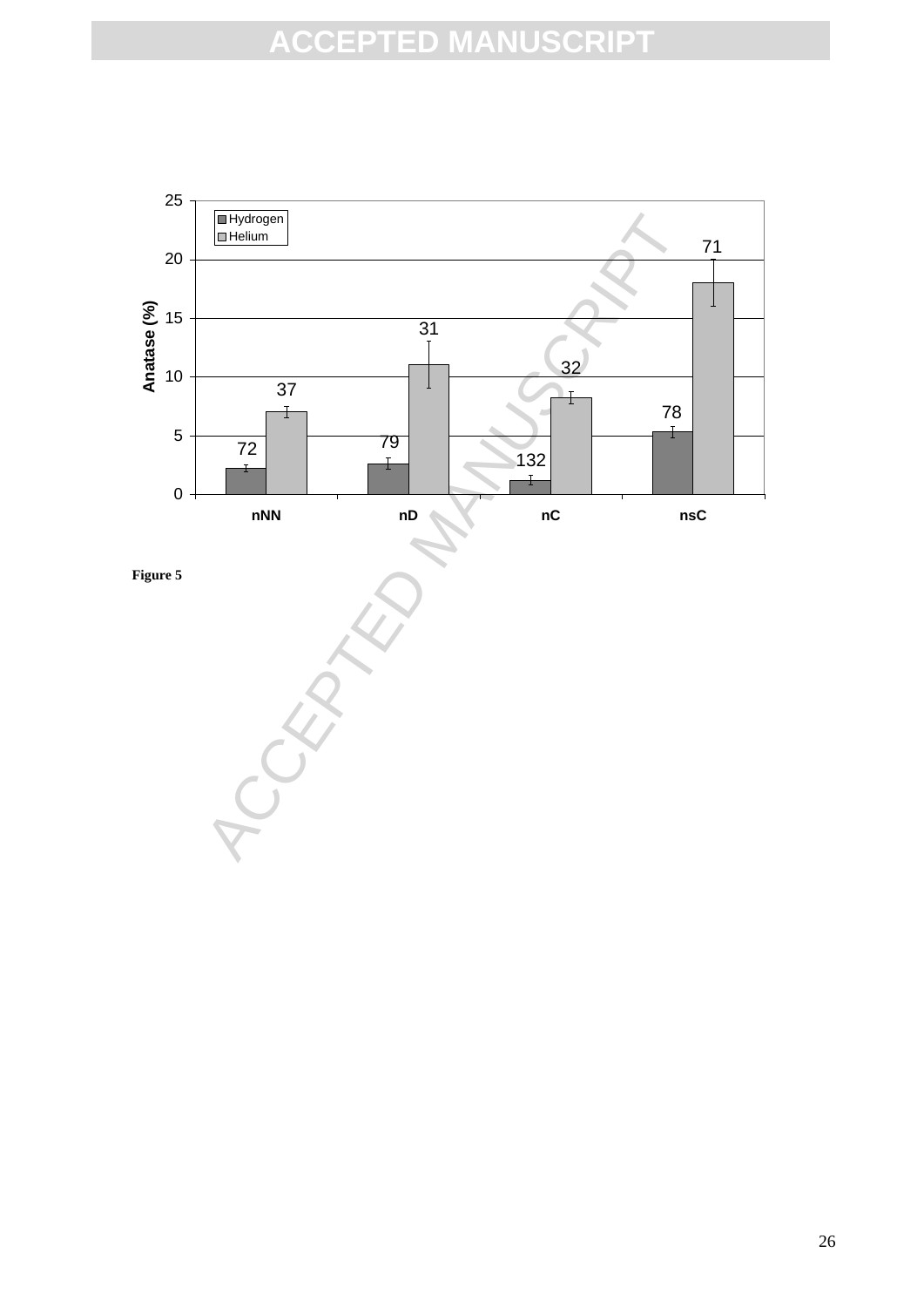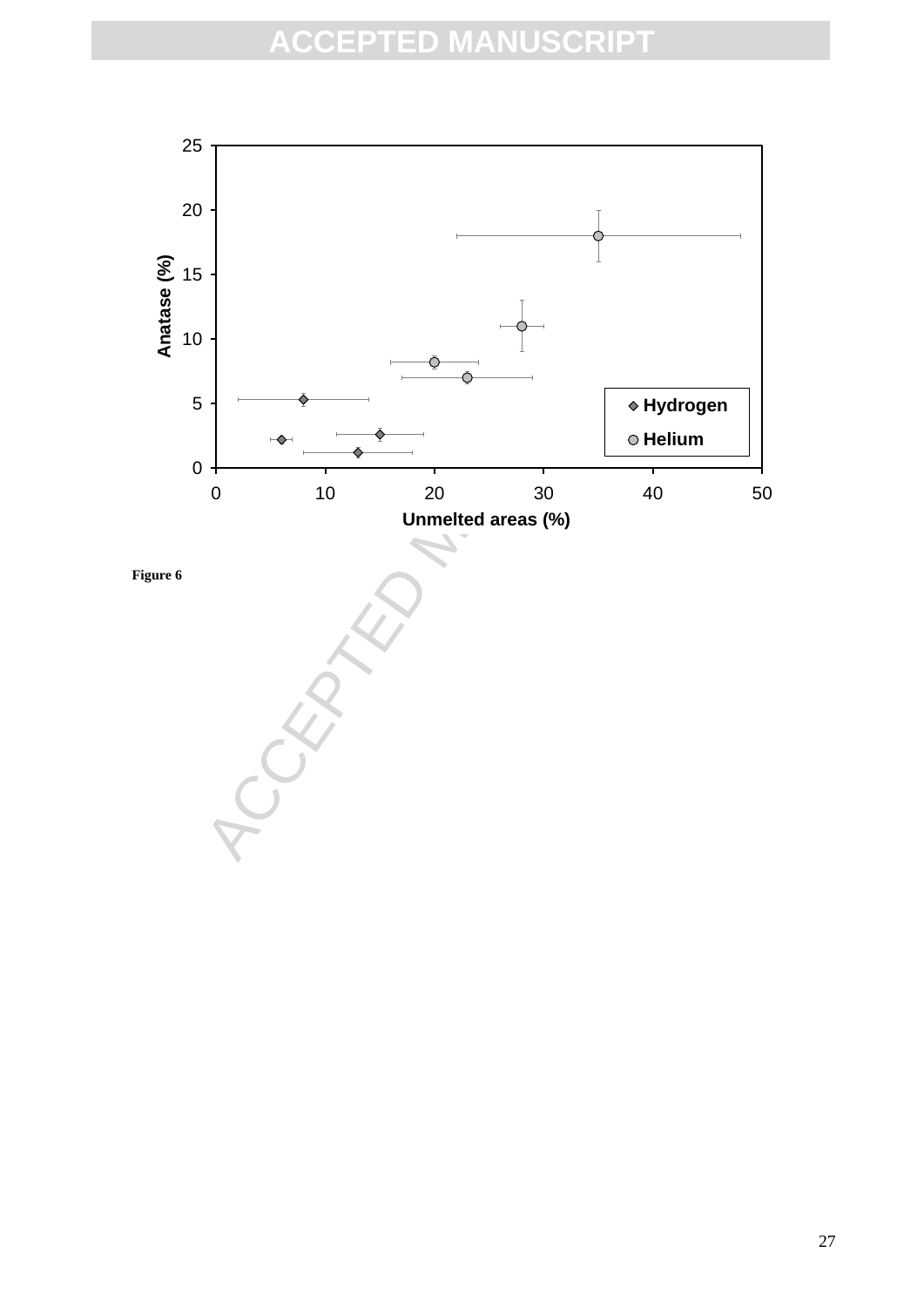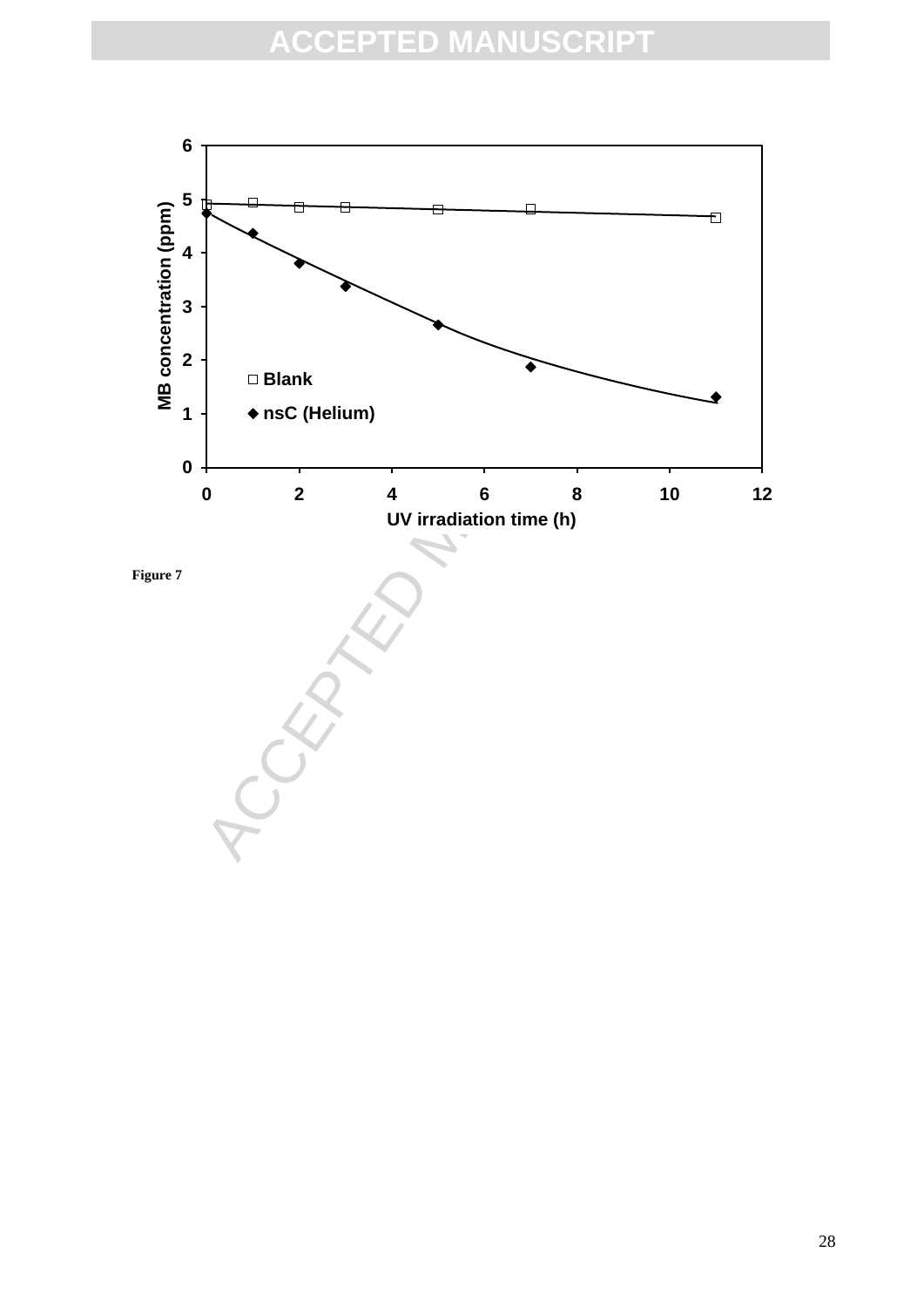

**Figure 8**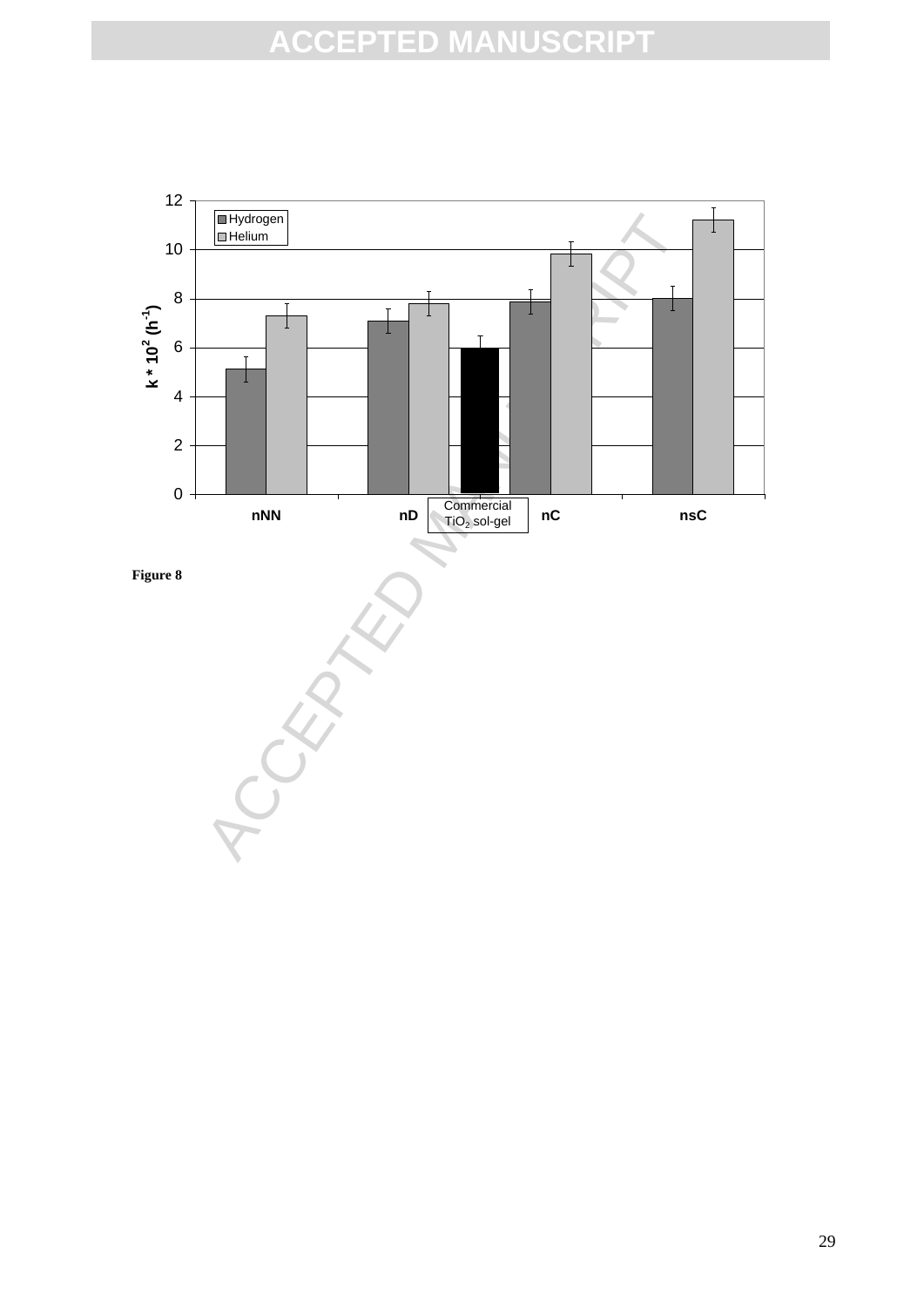

**Figure 9**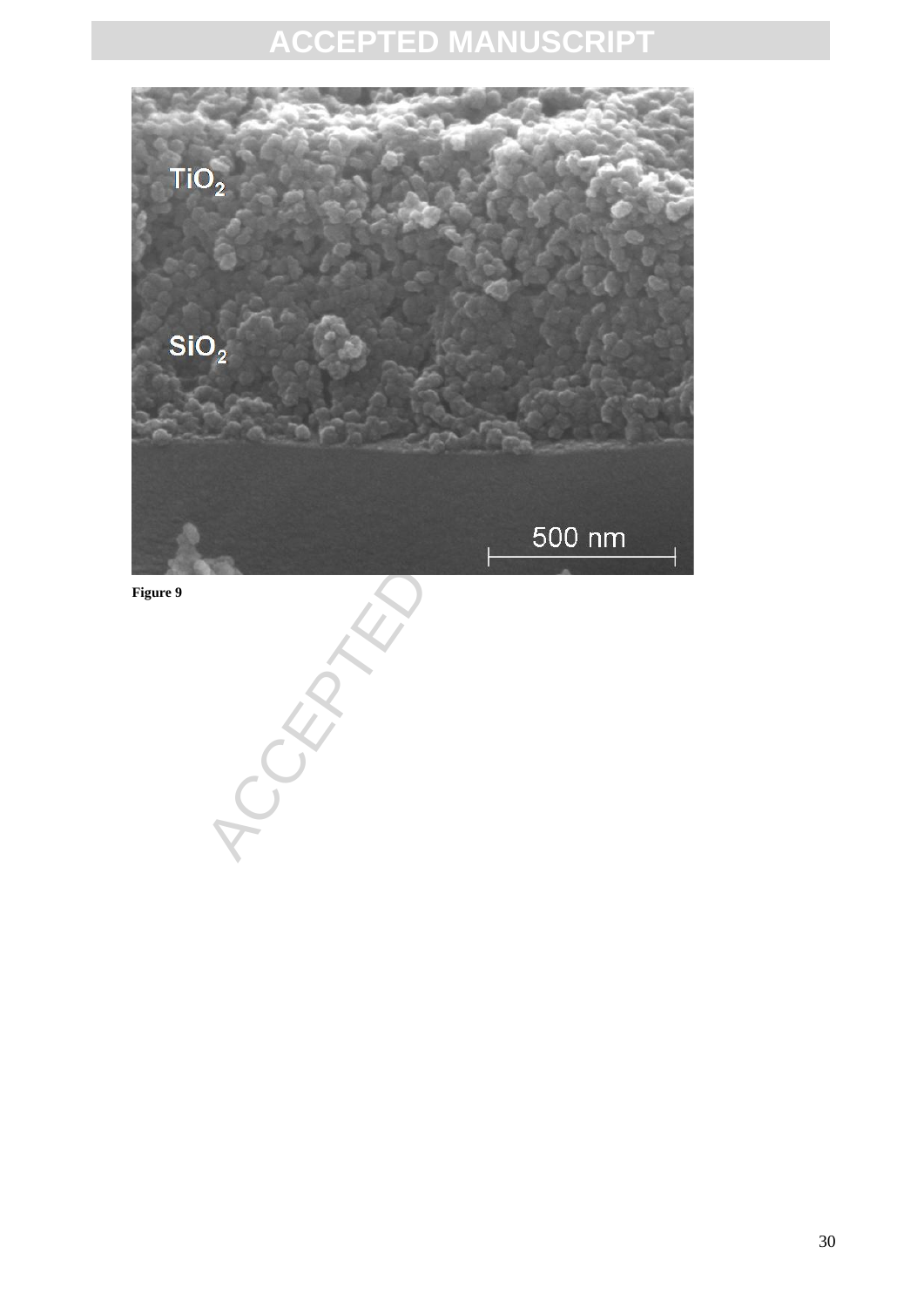